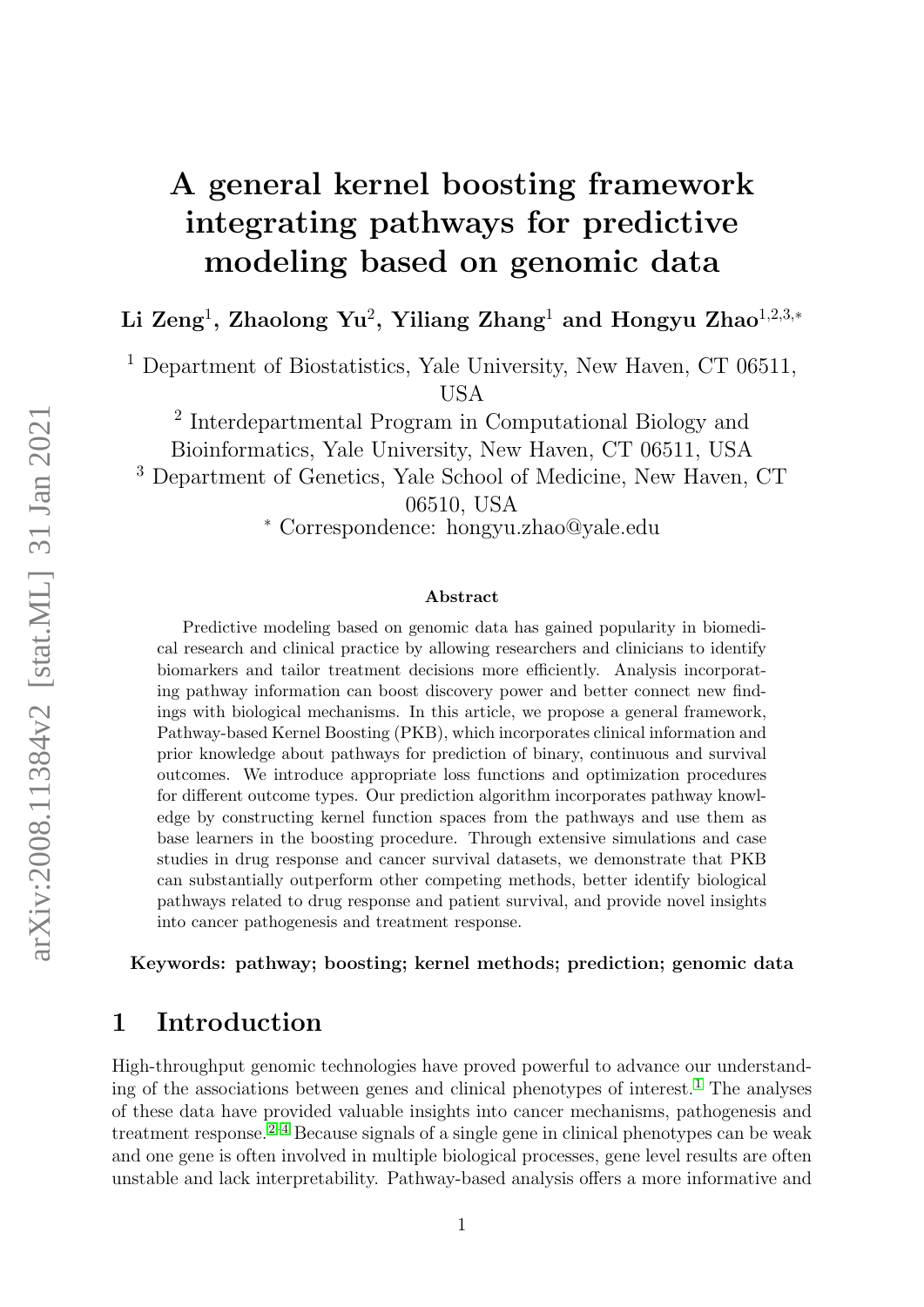robust alternative, since it can aggregate signals from individual genes and its results are more easily interpretable. As a result, pathway-based methods have gained popularity and led to successful identifications of many disease and/or treatment relevant pathways with better power and interpretability in recent years.<sup>[5,](#page-30-3)[6](#page-30-4)</sup> It has been found that the onset and progression of a disease is usually affected by many pathways.<sup> $7-9$  $7-9$ </sup> However, most of the exsiting pathway-based methods estimate the effects on phenotypes or evaluate the statistical significance for each pathway separately, and thus cannot quantify the effect of a given pathway in addition to other pathways. [5,](#page-30-3)[10](#page-30-7)[,11](#page-30-8) Therefore, there is a need for methods that integrate all the pathways in the model at the same time.

Nonparametric Pathway-based Regression (NPR) [12](#page-30-9) and Group Additive Regression  $(GAR)^{13}$  $(GAR)^{13}$  $(GAR)^{13}$  are two of the early attempts to jointly model all pathways. They extended the Gradient Descent Boosting  $(GDB)^{14}$  $(GDB)^{14}$  $(GDB)^{14}$  framework to minimize the empirical loss function of different types of dependent variables. GDB is a functional gradient descent algorithm that minimizes the empirical loss function. At each iteration of the algorithm, an increment function in the space of base learners is selected to achieve the steepest descent to the loss function, and added to the additive model. NPR uses regression trees while GAR uses linear models to construct base learners from different pathways. However, due to the linearity assumption of GAR, it lacks the ability to capture complex interactions among genes in the same pathway. Using regression trees as base learners, NPR can model interactions but there is no regularization in the gradient descent step, which can lead to selection bias for large pathways.

In a previous work,  $15$  we proposed a pathway-based kernel boosting (PKB) algorithm that can utilize patients' gene expression data and prior pathway knowledge from existing databases to perform binary classification. We used the second order approximation of the loss function instead of the first order approximation which is used in the classic gradient descent boosting method, to allow for deeper descent at each step. A kernel function space was constructed from each pathway, and the union of the kernel function spaces was used as the base learner space. From theories of the Reproducing Kernel Hilbert Space  $(RKHS)^{16}$  $(RKHS)^{16}$  $(RKHS)^{16}$ , this base learner space is flexible enough to capture complex gene-gene interactions. In order to prevent overfitting, we introduced two types of regularizations  $(L_1 \text{ and } L_2)$  for selection of base learners at each iteration. However, two drawbacks of the model limit the usefulness of PKB in cancer data analysis. First, typical cancer genomic study datasets provide both patients' genomic features as well as clinical features, but only genomic features are considered as predictors in this method, which cannot capitalize on the rich clinical information that is potentially predictive. Second, PKB can only model binary outcome variables, which excludes the analysis for other types of interesting clinical outcomes, such as drug response, disease free survival, and overall survival.

In this article, we propose an extended PKB framework. It enables the inclusion of clinical features as predictors by adding a linear model component to the base learner spaces. It also unifies classification, regression, and survival analysis under the same boosting procedure, which handles different types of outcome variables by specifying different loss functions. We provide details of the proposed framework in Section [2](#page-2-0). Through extensive simulations in Section [3](#page-6-0), we demonstrate that PKB substantially outperforms competing methods including LASSO,  $^{17}$  $^{17}$  $^{17}$  Ridge Regression,  $^{18}$  $^{18}$  $^{18}$  and Elastic- $Net<sup>19</sup>$  $Net<sup>19</sup>$  $Net<sup>19</sup>$  in predicting continuous outcomes, and Glmnet,  $^{20}$  $^{20}$  $^{20}$  RandomSurvivalForest,  $^{21}$  $^{21}$  $^{21}$  and  $\cos\theta$  in predicting survival outcomes. For applications, we evaluate the performances of our proposed method on two databases: the Cancer Cell Line Encyclopedia  $(CCLE)^{23}$  $(CCLE)^{23}$  $(CCLE)^{23}$  for cell line drug response prediction, and The Cancer Genome Atlas  $(TCGA)^{24}$  $(TCGA)^{24}$  $(TCGA)^{24}$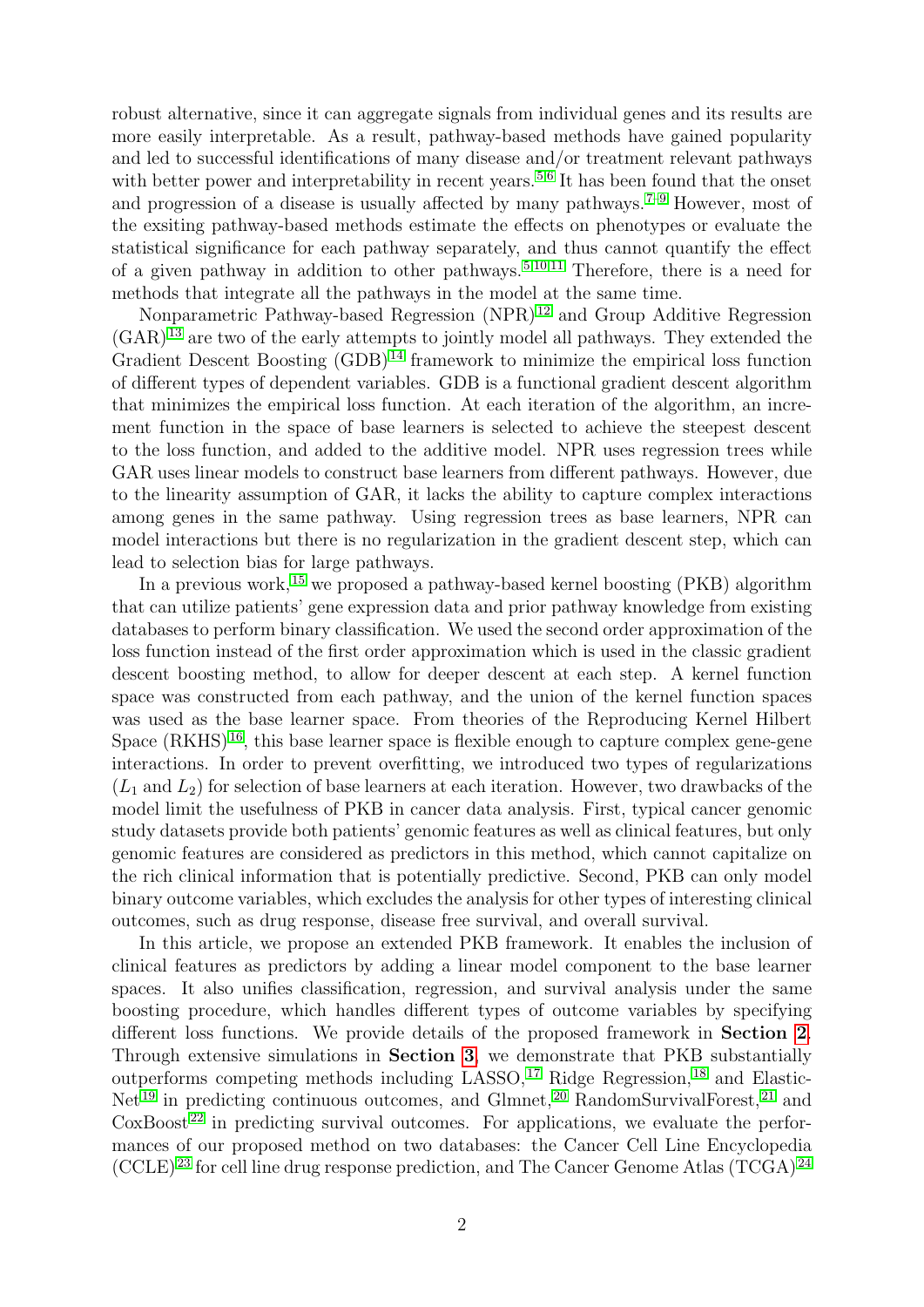for patient survival prediction in Section [4](#page-8-0).

### <span id="page-2-0"></span>2 Materials and methods

Suppose our observed data are collected from N subjects. For subject i, we use a  $p$ dimensional vector  $\mathbf{x}_i = (x_{i1}, x_{i2}, \dots, x_{ip})$  to denote his/her normalized gene expression profile. Similarly, the gene expression levels of a given pathway m with  $p_m$  genes can be represented by  $\mathbf{x}_i^{(m)} = (x_{i1}^{(m)})$  $\binom{[m]}{i1}, x_{i2}^{(m)}$  $\binom{m}{i2},\ldots,\binom{m}{i p_m}$  $\binom{m}{i p_m}$ , which is a sub-vector of  $\mathbf{x}_i$ . We use  $z_i = (z_{i1}, z_{i2}, \ldots, z_{iq})$  to represent available clinical features for this subject, such as sex, age, and cancer type.

For classification, each subject has an observed class label  $y_i \in \{1, -1\}$ . The probability of being class 1 is modeled as

$$
p(y=1|\mathbf{x}, \mathbf{z}) = \frac{\exp[F(\mathbf{x}, \mathbf{z})]}{1 + \exp[F(\mathbf{x}, \mathbf{z})]},
$$

where  $F(\mathbf{x}, \mathbf{z})$  is the log odds function of the classification model. Maximizing the likeli-hood is equivalent to minimizing the following log loss function: <sup>[15](#page-31-1)</sup>

$$
l(y, F(\mathbf{x}, \mathbf{z})) = \log(1 + \exp[-yF(\mathbf{x}, \mathbf{z})]).
$$

In the regression model, we observe continuous outcome  $y$  for each subject. The loss function for regression is the commonly used squared error:

$$
l(y, F(\mathbf{x}, \mathbf{z})) = (y - F(\mathbf{x}, \mathbf{z}))^2
$$

In the survival model, outcome for each subject is a bivariate tuple  $y = (t, \delta)$ , where t is the survival time or censoring time, and  $\delta$  is an indicator of the endpoint event, such as disease relapse or death in most cancer studies. When  $\delta = 1$ , t is the actual survival time and when  $\delta = 0$ , t is the censoring time. We build the survival model following the Cox regression's assumption on the hazard function, but replacing the linear component with a nonlinear risk score function  $F(\mathbf{x}, \mathbf{z})$ : <sup>[25](#page-31-11)</sup>

<span id="page-2-1"></span>
$$
h(t, F(\mathbf{x}, \mathbf{z})) = h_0(t) \exp[F(\mathbf{x}, \mathbf{z})]
$$
\n(1)

where  $h_0(t)$  is an unknown baseline hazard function. Using the partial likelihood function allows us to circumvent the inference of  $h_0(x)$  and directly estimate  $F(\mathbf{x}, \mathbf{z})$ . We use the negative log partial likelihood<sup>[25](#page-31-11)</sup> as the loss function in the survival model:

$$
l(y, F(\mathbf{x}, \mathbf{z})) = -\delta \left\{ F(\mathbf{x}, \mathbf{z}) - \log \left( \sum_{j=1}^{N} 1_{\{t_j \ge t\}} \exp[F(\mathbf{x}, \mathbf{z})] \right) \right\}.
$$

The goal of PKB is to estimate  $F(\mathbf{x}, \mathbf{z})$  non-parametrically through a boosting procedure.  $F(\mathbf{x}, \mathbf{z})$  has different interpretations in different loss functions. We will refer to it as the score function for the rest of the article.

#### 2.1 Base learner space

Results from theories of RKHS<sup>[16](#page-31-2)</sup> have shown that kernel functions can capture complex interactions among input features. It was used in Zeng et al. [15](#page-31-1) to construct base learner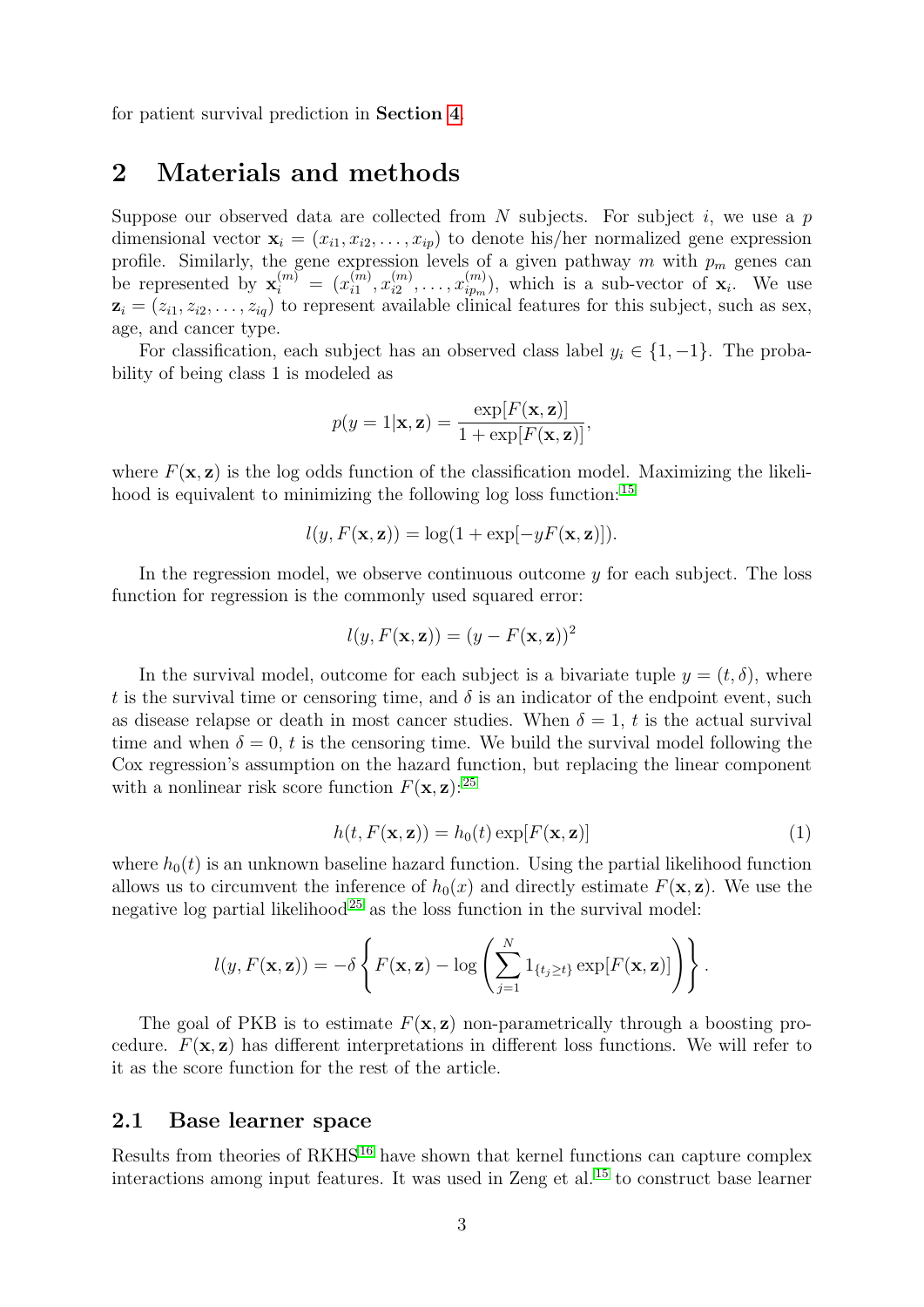spaces for classification purpose. We extend this formulation by incorporating clinical features as a linear component in the base learner space. For pathway  $m$ , the base learner space takes the following form:

<span id="page-3-0"></span>
$$
\mathcal{G}_m = \{ f(\mathbf{x}, \mathbf{z}) = \sum_{i=1}^N K_m(\mathbf{x}_i^{(m)}, \mathbf{x}^{(m)}) \beta_i + \sum_{j=1}^q z_j \gamma_j : \beta \in R^N, \gamma \in R^q \},\tag{2}
$$

where  $K_m(\cdot, \cdot)$  is a kernel function that defines the similarity between two subjects using only genes in the mth pathway. Each element in the space is composed of two parts: a nonlinear component to model gene expression effect and a linear component to model clinical features' effects. The overall base learner space  $\mathcal G$  is the union of individual learner spaces from each pathway:  $\mathcal{G} = \bigcup_{m=1}^{M} \mathcal{G}_m$ .

Assume that there are M pathways considered in our model. Since genes within the same pathway likely have stronger interactions than genes in different pathways, we assume additive effects across pathways and focus on capturing gene interactions within pathways:

$$
F(\mathbf{x}, \mathbf{z}) = \sum_{m=1}^{M} H_m(\mathbf{x}^{(m)}, \mathbf{z}),
$$

where each  $H_m$  is a function that only depends on the expression level of genes in the mth pathway and the clinical features.  $H_m$  belongs to the RKHS of the mth pathway  $\mathcal{G}_m$ . Due to the additive nature of this model, it only captures gene interactions within each pathway but not across pathways.

Given a specific response type and the corresponding loss function, the empirical loss is defined as the mean loss evaluated at each sample point:

$$
L(\mathbf{y}, \mathbf{F}) = \frac{1}{N} \sum_{i=1}^{N} l(y_i, F(\mathbf{x}_i, \mathbf{z}_i)),
$$

where  $\mathbf{F} = (F(\mathbf{x}_1, \mathbf{z}_1), F(\mathbf{x}_2, \mathbf{z}_2), \dots, F(\mathbf{x}_N, \mathbf{z}_N))$ . For the rest of this article, we will also use the boldface font of a function to represent the vector of the function evaluated at each observed sample point.

#### <span id="page-3-1"></span>2.2 Identification of the optimal increment function

Boosting is an iterative functional descent procedure to minimize the empirical loss function. Assume that after iteration t, the estimated target function is  $F_t(\mathbf{x}, \mathbf{z})$ . In the next iteration, we want to identify an "optimal" increment function  $f \in \mathcal{G}$ , which shrinks the current empirical loss as much as possible, and then add it to  $F_t(\mathbf{x}, \mathbf{z})$  to yield  $F_{t+1}(\mathbf{x}, \mathbf{z})$ .

We approximate the loss function  $L(\mathbf{y}, \mathbf{F}_{t+1})$  by its second order Taylor expansion around  $\mathbf{F}_t$ :

$$
L(\mathbf{y}, \mathbf{F_t} + \mathbf{f_t}) \approx L(\mathbf{y}, \mathbf{F_t}) + (\nabla_{\mathbf{F_t}} L)^T \mathbf{f_t} + \frac{1}{2} \mathbf{f_t}^T \mathbf{H}_{\mathbf{F_t}} \mathbf{f_t}
$$
  
= 
$$
\frac{1}{2} (\mathbf{f_t} + \mathbf{H}_{\mathbf{F_t}}^{-1} \nabla_{\mathbf{F_t}} L)^T \mathbf{H}_{\mathbf{F_t}} (\mathbf{f_t} + \mathbf{H}_{\mathbf{F_t}}^{-1} \nabla_{\mathbf{F_t}} L) + \text{const},
$$

where  $f_t$  is the increment direction at iteration t.  $\nabla_{F_t} L$  and  $H_{F_t}$  are the gradient and Hessian matrix of  $L(\mathbf{y}, \mathbf{F_t})$  with respect to  $\mathbf{F_t}$ , respectively, and const includes all the terms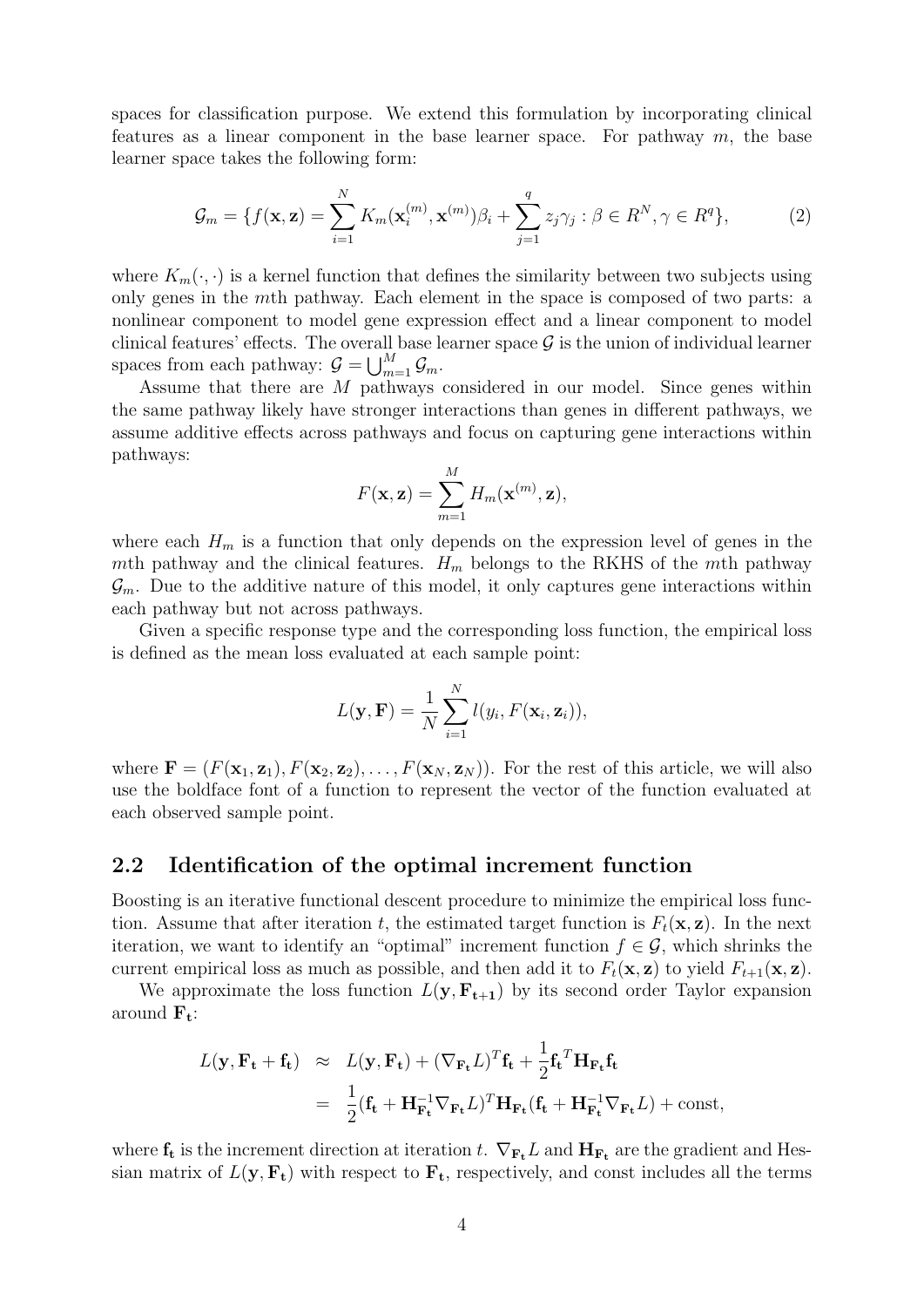that do not involve  $f_t$ . Note that this approximation is accurate in the case of regression, since the regression loss is quadratic itself. Closed form expressions of  $\nabla_{\mathbf{F_t}} L$  and  $\mathbf{H}_{\mathbf{F_t}}$  for different problems are given in Appendix A of the Supplementary Materials. Direct minimization for this loss approximation in  $\mathcal{G}$ , however, may lead to overfitting, due to the high flexibility of the base learner space. It is necessary to apply penalties in the selection of the increment function  $f_t$ . Here we propose the following regularized loss as the working loss function in PKB:

$$
L_R(\mathbf{f_t}) = \frac{1}{2}(\mathbf{f_t} + \mathbf{H_{F_t}^{-1}}\nabla_{\mathbf{F_t}}L)^T \mathbf{H_{F_t}}(\mathbf{f_t} + \mathbf{H_{F_t}^{-1}}\nabla_{\mathbf{F_t}}L) + \lambda \Omega(f_t),
$$

where  $\Omega(f_t)$  is the penalty term. Since  $f_t$  takes the functional form as presented in **Equation [\(2\)](#page-3-0)**, it is natural to consider the  $L_1$  and  $L_2$  norms of  $\beta_t$  penalty:  $\Omega(f_t)$  =  $\|\beta_t\|_1$  or  $\|\beta_t\|_2^2$ . Such a penalized boosting step has been employed in several methods. <sup>[26](#page-31-12)</sup> Intuitively, the regularized loss function would prefer simple solutions that also fit the observed data well, which usually leads to better generalization capability to unseen data.

Optimizing  $L_R(f_t)$  in  $\mathcal{G}_m$  is equivalent to solving

<span id="page-4-0"></span>
$$
\min_{\beta_t, \gamma_t} \frac{1}{2} (K_m \beta_t + Z \gamma_t + \mathbf{H}_{\mathbf{F}_t}^{-1} \nabla_{\mathbf{F}_t} L)^T \mathbf{H}_{\mathbf{F}_t} (K_m \beta_t + Z \gamma_t + \mathbf{H}_{\mathbf{F}_t}^{-1} \nabla_{\mathbf{F}_t} L) + \lambda \Omega(f_t), \tag{3}
$$

where  $K_m$  is the  $N \times N$  kernel matrix calculated using gene expressions in the mth pathway, and Z is the  $N \times q$  clinical feature matrix. It can be proved that, by applying the following transformation:

$$
\tilde{\eta}_t = \frac{1}{\sqrt{2}} \mathbf{H}_{\mathbf{F_t}}^{\frac{1}{2}} (I_N - Z(Z^T \mathbf{H}_{\mathbf{F_t}} Z)^{-1} Z^T \mathbf{H}_{\mathbf{F_t}}) \mathbf{H}_{\mathbf{F_t}}^{-1} \nabla_{\mathbf{F_t}} L
$$
\n
$$
\tilde{K}_m = \frac{1}{\sqrt{2}} \mathbf{H}_{\mathbf{F_t}}^{\frac{1}{2}} (I_N - Z(Z^T \mathbf{H}_{\mathbf{F_t}} Z)^{-1} Z^T \mathbf{H}_{\mathbf{F_t}}) K_m,
$$

solving  $\beta_t$  in **Equation [\(3\)](#page-4-0)** is reduced to:

<span id="page-4-1"></span>
$$
\min_{\beta_t} \|\tilde{\eta}_t + \tilde{K}_m \beta_t\|_2^2 + \lambda \Omega(f_t). \tag{4}
$$

Proof is provided in Appendix B in the Supplementary Materials. Equation [\(4\)](#page-4-1) becomes the LASSO problem when we use the  $L_1$  penalty, and the Ridge Regression when we use  $L_2$  penalty. Both can be efficiently solved with existing solvers. After solving  $\beta_t$ , we subsequently obtain the solution of  $\gamma_t$  as:

$$
\gamma_t = -(Z^T \mathbf{H}_{\mathbf{F_t}} Z)^{-1} Z^T \mathbf{H}_{\mathbf{F_t}} (K_m \beta_t + \mathbf{H}_{\mathbf{F_t}}^{-1} \nabla_{\mathbf{F_t}} L).
$$

With  $\beta_t$  and  $\gamma_t$  solved, we obtain the best increment direction  $f_t$ .

#### 2.3 The PKB algorithm

In this section we propose the PKB algorithm that solves classification, regression, and survival analysis in a unified framework in **Algorithm [1](#page-4-2).**  $F_t(\mathbf{x}, \mathbf{z})$  is the estimated score function at iteration t, and  $F_T(\mathbf{x}, \mathbf{z})$  is the final score function estimation.

<span id="page-4-2"></span>The learning rate parameter  $\nu$  takes value in  $(0, 1)$ , usually smaller than 0.1. Our experience shows that the combination of the line search technique and the learning rate parameter makes the model fitting procedure more stable, and less prone to overfitting.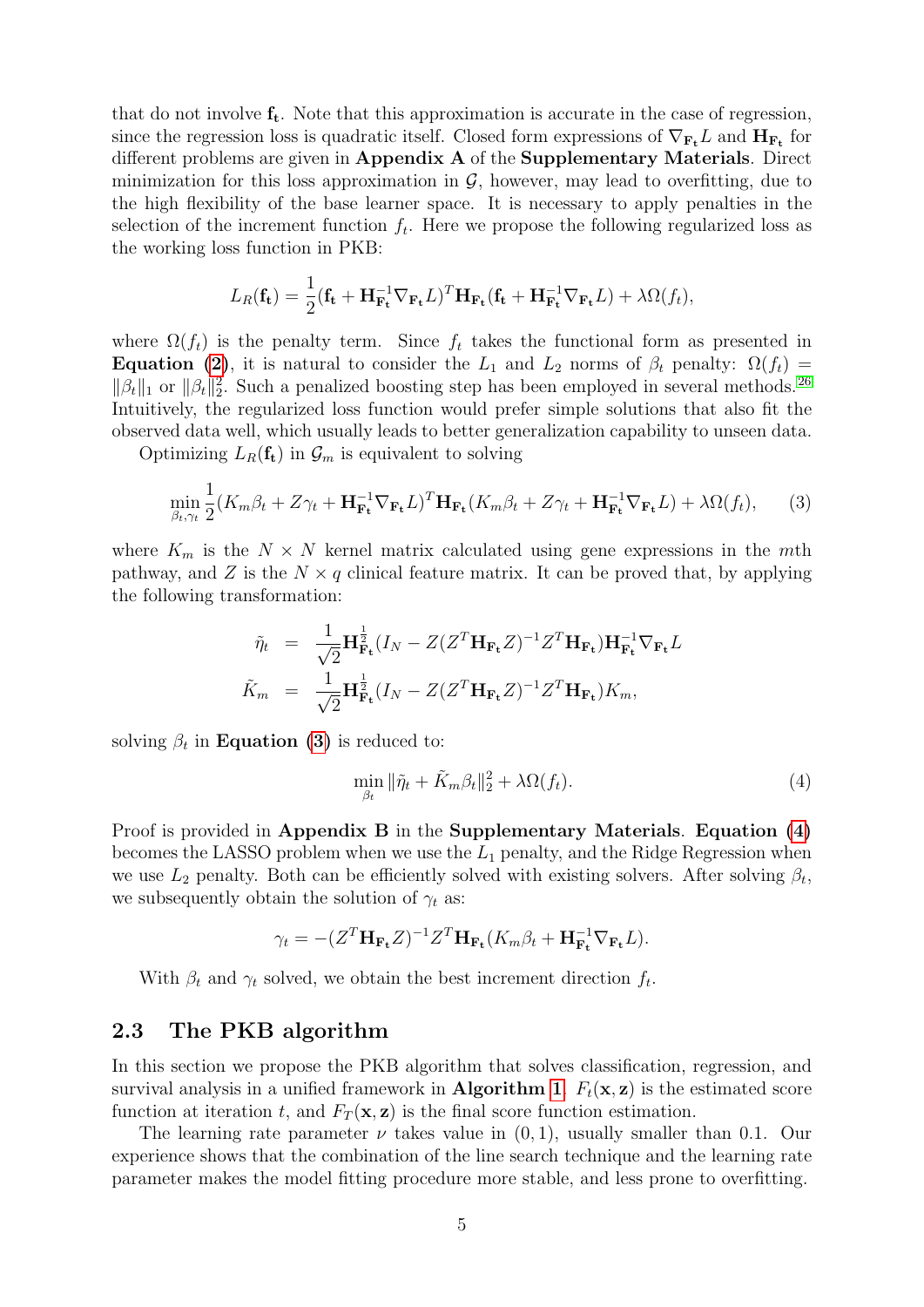#### Algorithm 1: Unified PKB framework

Input: normalized gene expreesion profile with pathway information x; clinical features **z**; outcome y; loss function l; learning rate parameter  $\nu \in (0,1)$ ; iterations number T.

**Initialization:** Initialize  $F_0(\mathbf{x}, \mathbf{z})$  as a constant that minimizes the empirical loss

$$
F_0(\mathbf{x}, \mathbf{z}) = \arg\min_c \frac{1}{N} \sum_{i=1}^N l(y_i, c).
$$

In the case of survival model, we set  $F_0(\mathbf{x}, \mathbf{z}) = 0$ , because the partial likelihood of Cox model is not affected by constants.

while  $T > 0$  do

1. Identify the optimal increment function  $f_t$ .

Calculate the gradient  $\nabla_{\mathbf{F_t}} L$  and Hessian matrix  $\mathbf{H}_{\mathbf{F_t}}$ . For each pathway m, solve the optimal  $f_m \in \mathcal{G}_m$  and corresponding  $\beta, \gamma$  following the steps in **Section [2.2](#page-3-1)**. The optimal increment function  $f_t$  is the  $\hat{f}_m$  which yields the smallest  $L_R(f_t)$ .

#### 2. Line search and update  $F_t$

Decide the step length. First perform a line search

$$
d_t = \arg\min_{d \in R^+} L(\mathbf{y}, \mathbf{F_t} + d\mathbf{f_t}).
$$

Then apply a shrinkage on the step size using the learning rate parameter  $\nu$ , and update the estimate of the score function:

$$
F_{t+1}(\mathbf{x}, \mathbf{z}) = F_t(\mathbf{x}, \mathbf{z}) + \nu d_t \mathbf{f_t}(\mathbf{x}, \mathbf{z}).
$$

 $T \leftarrow T - 1$ end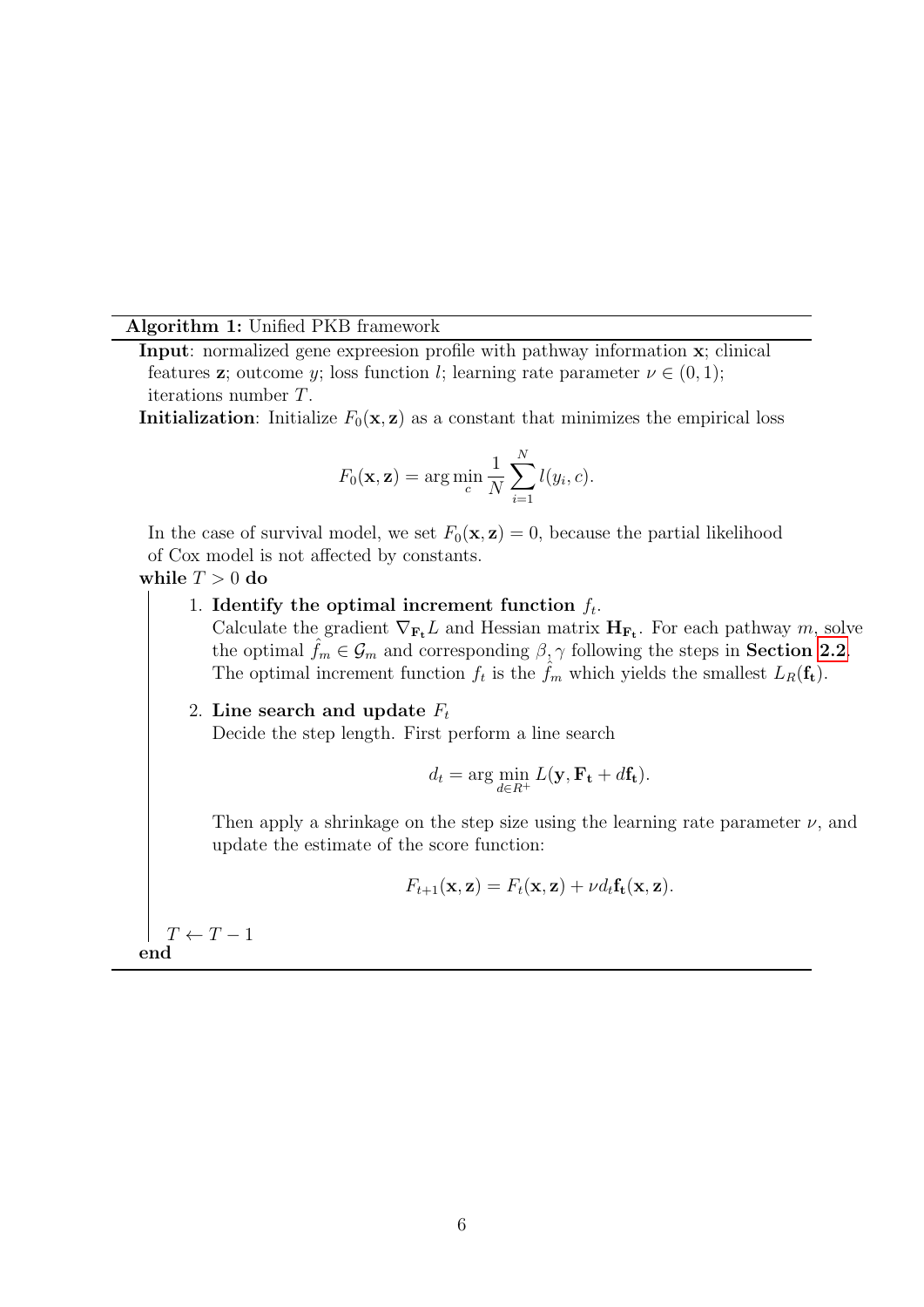The choice of T is critical to prediction accuracy on test data. Choosing a T-value that is too small or too large can lead to underfitting and overfitting, respectively. We employ a cross-validation procedure to determine the number of iterations for T. We split the dataset into three folds, and simultaneously initiate three runs of **Algorithm** [1](#page-4-2), each using two folds as training data and the other fold as testing data. After each iteration, a cross-validated loss is calculated by averaging the three losses. We keep track of the minimum cross-validated loss. If the minimum loss value does not change in 50 iterations, we end the cross-validation process, and use the iteration with the minimum loss as the number of iterations T.

Both the  $L_1$  and  $L_2$  boosting algorithms require the specification of the penalty parameter  $\lambda$ , which controls step length (the norm of fitted  $\beta$ ) in each iteration for  $L_1$  and  $L_2$  and additionally controls solution sparsity in  $L_1$  case. Poor choices of  $\lambda$  can result in big leaps or slow descent speed. To address this issue, we also incorporate an optional automated procedure to choose the value of  $\lambda$  in PKB. Computational details of the procedure are provided in Section 2 of the Supplementary Materials of Zeng et al. [15](#page-31-1)

After fitting the PKB model, the final score function estimate takes the form

$$
F_T(\mathbf{x}, \mathbf{z}) = \sum_{m=1}^{M} \sum_{i=1}^{N} K_m(\mathbf{x}_i^{(m)}, \mathbf{x}^{(m)}) \beta_i^{(m)} + \mathbf{z}^{T} \gamma,
$$

where  $\beta^{(m)}$  is the coefficient vector for pathway m. The values of  $\beta^{(m)}$  can be used to evaluate the significance of pathways in the score function. We propose to use the  $L_2$  norm,  $w_m = ||\beta^{(m)}||_2$ , as weights for pathways. Note that  $w_m$  is non-zero only if the pathway is selected at least once during model fitting. From our experience, in applications with a large number of input pathways, many pathways will end up with zero weights.

### <span id="page-6-0"></span>3 Simulation Study

In this section, we apply PKB to a variety of simulation datasets, and demonstrate that it can yield better prediction accuracy compared to competing methods, as well as correctly identify informative pathways for regression and survival models.

We design the following three models for the underlying true score functions  $F(\mathbf{x}, \mathbf{z})$ : Model 1,

$$
F(\mathbf{x}, \mathbf{z}) = 3z_1 - 4z_2 + 3z_3 + 2x_1^{(1)} + 3x_2^{(1)} + 3\exp(0.5x_1^{(2)} + 0.5x_2^{(2)}) + 4x_1^{(3)}x_2^{(3)};
$$
  
Model 2,

 $F(\mathbf{x}, \mathbf{z}) = z_1 - 3z_2 + 3z_3 - z_4 + 6\sin(0.5x_1^{(1)} + 0.5x_2^{(1)})$  $2^{(1)}$  + 2 log( $|x_1^{(2)}$ 1  $\sigma^3 - x_2^{(2)}$ 2  $3|) + 2(x_1^{(3)}$ 1  $x_2^{(3)}$ 2  $^{2}$ ); Model 3,

 $F(\mathbf{x}, \mathbf{z}) = z_1 + z_3 + 2 \sum_{m=1}^8 ||\mathbf{x}^{(m)}||_2.$ 

In the above equations,  $x_i^{(m)}$  $i^{(m)}$  represents the expression level for the *i*th gene in pathway m. The three models involve a wide variety of functional forms of pathway effects, including linear, polynomial, exponential, logarithm, and sine effects. We assume the effects from clinical variables are linear.

Under each model, we simulate two datasets, with 20 and 50 pathways, respectively. Note that in Models 1 and 2, only the first three pathways are informative, and in Model 3, the first eight pathways are informative. The predictive signals in the datasets with 50 pathways are sparser than the 20-pathway datasets. For each pathway, we simulate expression levels for five genes using Gaussian distribution. In each dataset, we also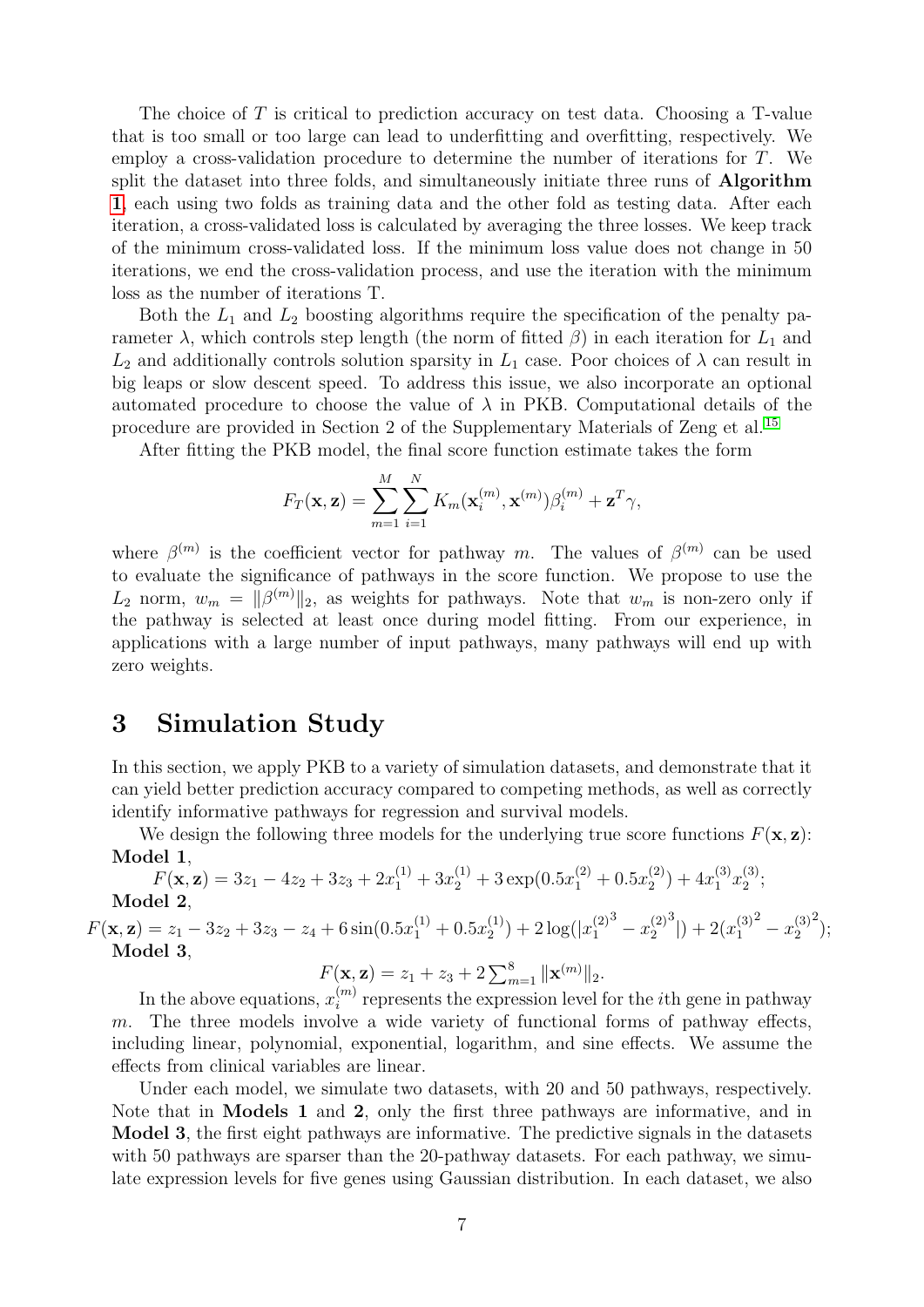generate five clinical features: two binary features generated from Bernoulli distribution, and three continuous features generated from Normal distribution. The number of predictive clinical variables is three, four, and two for the three models, respectively. The sample size for all datasets is 300.

The outcome values y for the regression and survival models are generated under different mechanisms. For the regression model, we add a Gaussian noise to the  $F(\mathbf{x}, \mathbf{z})$ values to generate y. The variance of the Gaussian noise is set to one-fifth of the  $F(\mathbf{x}, \mathbf{z})$ values' variance.

For simulation of survival outcomes, we assume a Weibull baseline hazard  $h_0(t)$  =  $\kappa \rho t^{\rho-1}$ , and cumulative hazard function  $H_0(t) = \kappa t^{\rho}$ , where  $\kappa$  and  $\rho$  are the scale and shape parameters, respectively. Suppose that the score  $F(\mathbf{x}, \mathbf{z})$  is calculated for one sample. A corresponding survival time can be generated from

$$
t = \left(-\frac{\log(U)}{\kappa \exp[F(\mathbf{x}, \mathbf{z})]}\right)^{\frac{1}{\rho}},
$$

where U is randomly drawn from Uniform $(0, 1)$  distribution.<sup>[27](#page-31-13)</sup> The values of  $\kappa$  and  $\rho$  are chosen such that the median survival time is 20 months, which is on the same scale as the median survival times of many cancer types. We then randomly draw 20% of the samples for censoring, and the censoring times are drawn from a uniform distribution between zero and the generated survival times.

When evaluating prediction performance, we use mean square error (MSE) for re-gression, and C-index for the survival model.<sup>[28](#page-31-14)</sup> C-index is commonly used in assessing survival prediction accuracy. In general, C-index looks at all possible pairs of samples, and calculates the ratio of the pairs where the predicted risk scores are concordant with the observed survival times. If the predicted risk score is not informative, C-index would be close to 0.5. On the contrary, if the model perfectly predicts risk score, C-index would be 1. More details regarding the calculation of C-index can be found in Appendix C in the Supplementary Materials. For each dataset, we perform ten runs of the PKB algorithm. In each run, we use two-thirds of the samples as training data, and assess prediction performance on the remaining samples.

#### 3.1 Simulation results for the regression model

We compared the performance of the PKB regression model to several existing methods, including LASSO,<sup>[17](#page-31-3)</sup> Ridge Regression,<sup>[18](#page-31-4)</sup> and ElasticNet,<sup>[19](#page-31-5)</sup> which are linear models, and RandomForest,<sup>[29](#page-32-0)</sup> Gradient Boosting Regression (GBR),<sup>[14](#page-31-0)</sup> and Support Vector Regres-sion (SVR),<sup>[30](#page-32-1)</sup> which are nonlinear models. We extensively tuned the parameters for all methods, and the configuration details are provided in Appendix D in the Supplementary Materials. Table [1](#page-15-0) compares the average MSE on test data over 10 runs. Standard deviations of the MSEs can be found in Appendix H in the Supplementary Materials.

In all simulation scenarios, the two PKB algorithms,  $PKB-L_1$  (with  $L_1$  model complexity penalty) and  $PKB-L_2$  (with  $L_2$  model complexity penalty), yielded significantly better prediction accuracy than competing methods. Among the competing methods, the sparse linear models had better accuracy in Models 1 and 2, where only three pathways are informative. Since there are eight pathways relevant to the outcome in Model 3, the nonlinear genomic signal becomes stronger, thus the nonlinear methods produced equal or better accuracy than the linear methods. We also assessed the ability of PKB to properly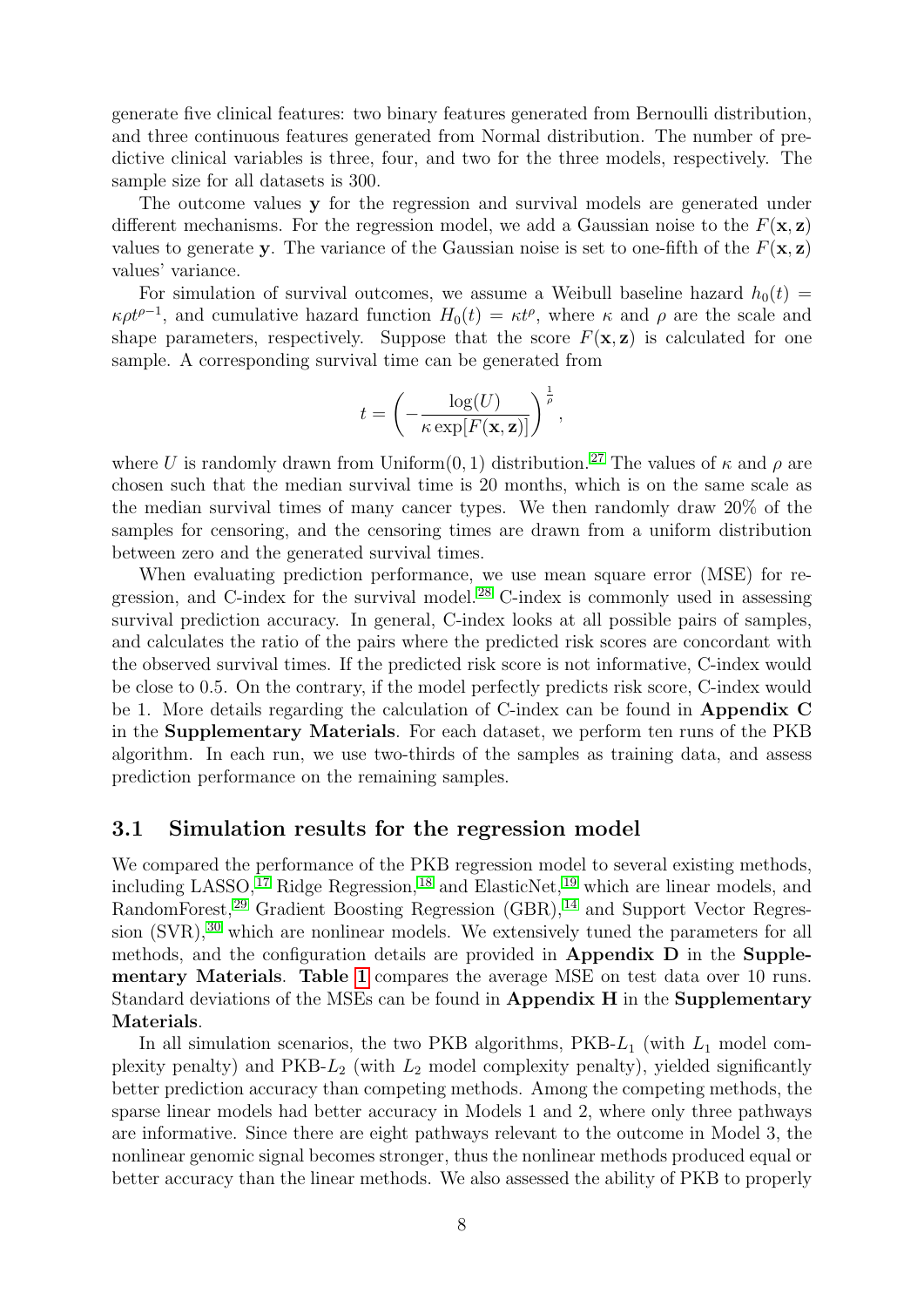weigh the informative pathways. For each pathway, we calculated its weights in the final score function over the ten runs. The distributions of the weights are presented in **Figure** [1](#page-12-0). In all simulation scenarios, the PKB algorithm gave relevant pathways significantly higher weights than the other pathways. Note that PKB shrank the weights of some, but not all the noise pathways to zero. This is expected, because as the boosting procedure continues, the predictive effect from true informative pathways becomes weaker, and the noise pathways may occasionally result in the smallest loss and subsequently be selected in certain iterations.

### 3.2 Simulation results for the survival model

In the survival analysis simulations, we compared our method with Glmnet, <sup>[20](#page-31-6)</sup> Random-SurvivalForest,  $21$  and CoxBoost.  $22$  Glmnet is an extension of the Cox regression model with penalties, and is commonly used in the analysis of survival data with high dimensional predictors. RandomSurvivalForest and CoxBoost are also extensions of Random Forest and CoxBoost, respectively, to perform survival analysis. Predictive performance was evaluated using C-index. The average C-index for each method over the ten runs is presented in Table [2](#page-16-0), and the standard deviations are available in Appendix H in the Supplementary Materials.

Both PKB methods significantly outperformed the competing methods in all simulation scenarios. We also examined the pathway weights, similar as in the regression simulations. The results suggest that the PKB survival model could effectively identify informative pathways and weigh them properly in the score function. The weights distribution figure has a similar pattern to Figure [1](#page-12-0) from the regression simulations and we leave it in Appendix F in the Supplementary Materials.

### <span id="page-8-0"></span>4 Applications

In order to examine the performance of our proposed model on real datasets, we applied PKB, along with all the competing methods, to two cancer-related databases: CCLE<sup>[23](#page-31-9)</sup> for regression analysis, and TCGA for survival analysis.

We followed the same procedure as that in simulation studies to assess the performances of the methods. In the applications of PKB, pathway annotation databases, including the Kyoto Encyclopedia of Genes and Genomes  $(KEGG),<sup>31</sup>$  $(KEGG),<sup>31</sup>$  $(KEGG),<sup>31</sup>$  Biocarta,<sup>[32](#page-32-3)</sup> and, Gene Ontology Biological Process (GO-BP) [33,](#page-32-4)[34](#page-32-5), were used as sources of pathway information. Details about the choices of model parameters can be found in Appendix D in the Supplementary Materials.

#### 4.1 The CCLE drug response prediction

The CCLE is a rich database containing cancer cell line responses to anti-cancer compounds, and involves cell lines from over 20 cancer types and 24 anticancer compounds with various targets. A compilation of RNA-seq gene expression data is available for about 1000 cell lines, which enables the analysis of the association between genes and drug responses.

Drug response is measured by the IC50 value in the CCLE database, which is defined as the concentration needed for the compound to kill 50% of the tumor cells in the cell culture.<sup>[23](#page-31-9)</sup> In our prediction implementation, the log-transformed IC50 value was used as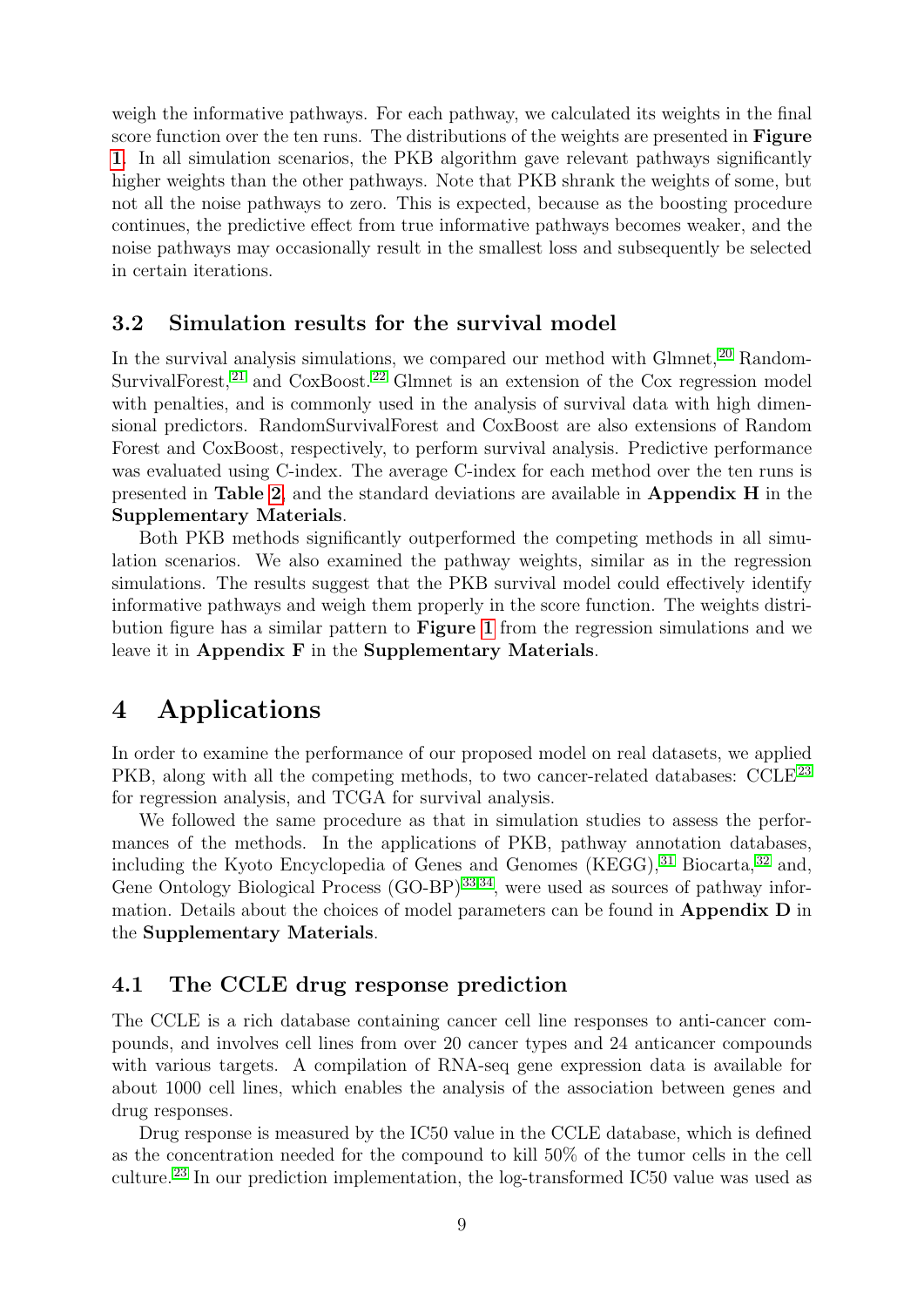the outcome variable for regression. For clinical predictors, we considered cancer types and the gender of the cell line provider. We applied our method to predict responses for six compounds (named after their corresponding targets) that have sufficient sample sizes: EGFR, HDAC, MEK, RAF, TOP, and TUBB1.

Table [3](#page-17-0) demonstrates the cross-validated prediction MSEs from PKB and all competing methods, with the top two methods marked in bold. In five out of the six datasets, at least one of the PKB methods appeared in the top two methods. In the MEK dataset, both PKB- $L_1$  and PKB- $L_2$  were ranked as the top two methods, and there was substantial difference in MSE comparing our methods with the competing methods (Appendix H in the Supplementary Materials). Among pathways that have been identified as important for the drug response, the KEGG Asthma pathway is informative for drug responses to MEK inhibitors and RAF inhibitors.

#### 4.2 The TCGA cancer patient survival prediction

In order to assess the predictive performance of PKB on real survival data, we applied the PKB survival model to seven cancer study datasets, including (by primary tumor sites): brain, head/neck, skin, lung, kidney, stomach, and bladder. The datasets were selected using criteria such as large sample size with gene expression data and low censoring ratio. The TCGA datasets include more complete clinical information compared to the cell line datasets in CCLE. The clinical features we used generally included patient gender, age, tumor subtype, site/laterality, and stage, which were available in almost all datasets and had low missing rates.

The cross-validated prediction C-indices from all methods are presented in Table [4](#page-18-0). The PKB methods were the top two methods for accuracy in five out of the seven datasets, and there was substantial difference in C-index between PKB methods and the competing methods (Appendix H in the Supplementary Materials). In the remaining two cases, PKB also yielded performances (C-index difference < 0.01, not significant) comparable to the top two methods. In the brain and kidney datasets, PKB was most successful, which outperformed the third best method by 0.26 and 0.15 in terms of C-index, respectively. For these two cancer patient survival prediction results, we also backtracked the biological pathways, which are closely related to the outcome. For the KEGG pathway, the neuroactive ligand receptor interaction turned out to be the most significant for brain tumor patients' survival, and for the GO pathway, homophilic cell adhesion via plasma membrane seemed to be the most important pathway according to the boosting procedure.

We further performed pathway enrichment analysis, and examined the p-values of the pathways considered significant by PKB. (If a pathway took positive weights in at least four out of ten runs of PKB, it was considered significant.) The enrichment analysis was conducted on each dataset following the procedure in Appendix E in the Supplementary Materials. The enrichment analysis results for the brain, kidney, and lung cancer datasets are presented in **Figure [2](#page-13-0)**. Results for other datasets are available in **Appendix** E in the Supplementary Materials. We observe different enrichment patterns from different datasets. In the lung dataset (bottom panel of Figure [2](#page-13-0)), the PKB significant pathways are highly concentrated to the left, meaning that they are also considered significant in the enrichment analysis. In the brain and kidney cancer, the PKB pathways are more spread out: some of them appear at the top, but many others are not considered significant by the enrichment analysis. This is not surprising, because enrichment anal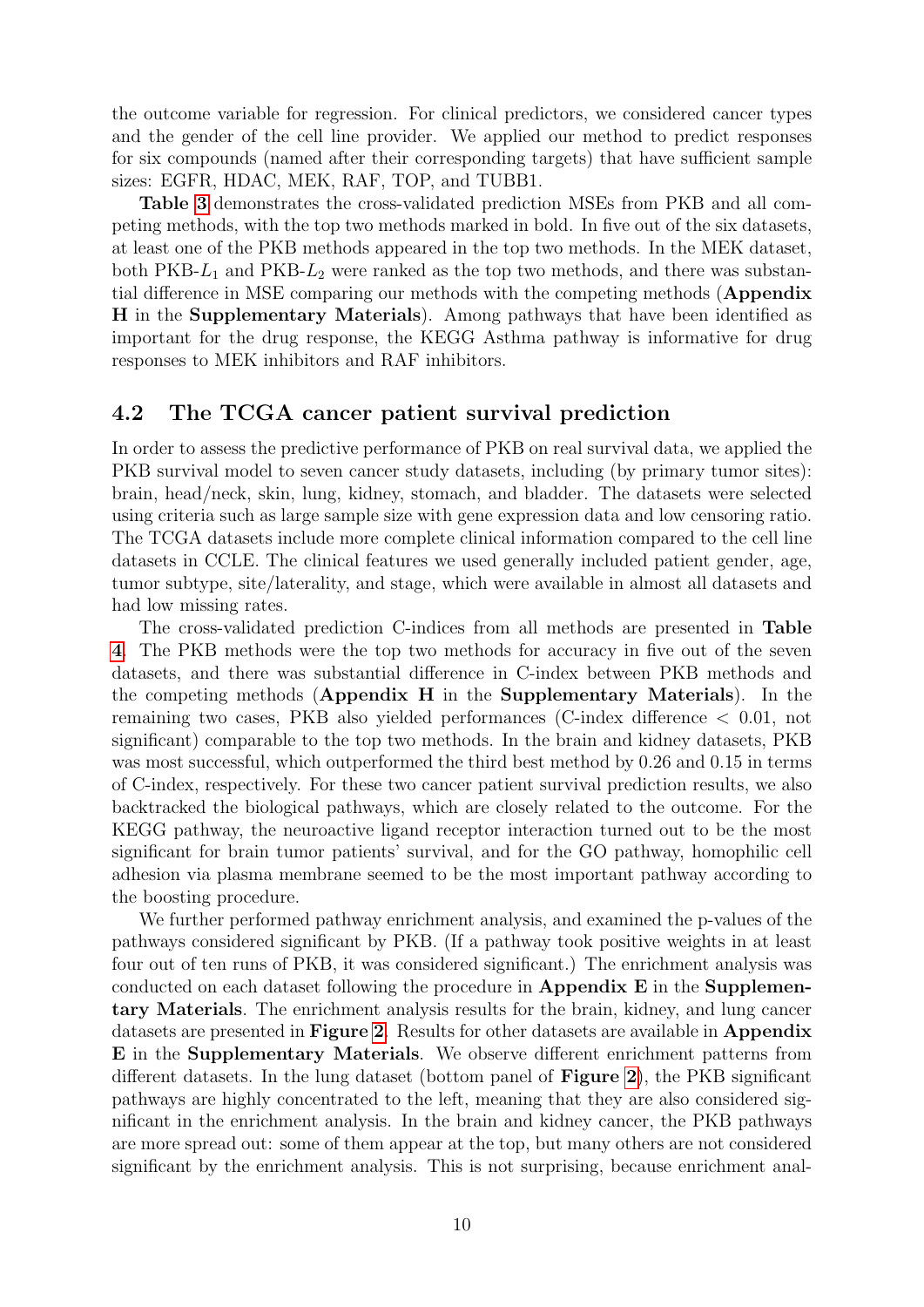ysis looks at marginal associations between pathways and outcomes, while PKB models additive effects. It is possible for pathways without strong marginal signals to be picked out by PKB in the presence of other pathways in the model.

### 4.3 Comparison with models using only clinical features

The PKB score function contains a linear model of clinical features and a nonlinear model of genomic features. It is natural to ask how much improvement the genomic part brings to the prediction accuracy, compared to the clinical part. Considering that genomic data is much more expensive to acquire compared to clinical data, it makes sense to acquire genomic data only when the prediction accuracy can indeed be improved. We compared the performances of the following three methods in both the CCLE and TCGA datasets: the PKB methods which utilize clinical, genomic, and pathway information; linear models with both clinical and genomic features; and linear models with only clinical features. The results are presented in Figure [3](#page-14-0).

The upper panel of Figure [3](#page-14-0) shows the MSEs of the three methods on CCLE drug response datasets. The "LM" method represents the best results from LASSO, Ridge Regression, and ElasticNet. In four datasets (EGFR, HDAC, MEK, and TOP1), using genomic information significantly improved the prediction MSE. In the MEK dataset, the MSE difference between the linear models with and without genomic features is not significant. However, using PKB can improve the accuracy significantly.

Comparison of the three models in the TCGA datasets is presented in the lower panel of Figure [3](#page-14-0). Glmnet was used to fit the linear models. Only in the skin cancer dataset, using genomic information failed to offer predictive signals in addition to the clinical features. In the six other datasets, PKB achieved significantly higher C-index than the clinical-only Glmnet. However, when the genomic features were modeled using Glmnet, the gain in C-index became moderate, and even failed to outperform the clinical-only version on the stomach and bladder cancer datasets. The results indicate that PKB is able to capture genomic signals more efficiently than Glmnet.

### 5 Discussion

In this article, we have extended the PKB framework proposed by Zeng et al.<sup>[15](#page-31-1)</sup> to perform regression and survival analysis and incorporate clinical features as predictors by adding a linear part to the base learner spaces. We have applied PKB to the CCLE datasets to predict cancer drug responses on cell lines, and to the TCGA datasets to predict cancer patients' survival. In both applications, PKB achieved equal or superior prediction accuracy than competing methods in most datasets. Especially in several TCGA datasets, PKB had significantly improved the prediction accuracy. We have further compared PKB with linear models that only use clinical predictors. These results indicate that PKB can effectively capture genomic predictive signals in addition to clinical signals, and significantly improve prediction performance.

In the PKB regression model, the final score  $F(\mathbf{x}, \mathbf{z})$  function is an estimate of the regression function, which can be used directly to predict the outcome variable. However, in the survival model,  $F(\mathbf{x}, \mathbf{z})$  is not an estimate of the patient's survival time, but rather an estimate to the risk score in the hazard function  $(Equation (1))$  $(Equation (1))$  $(Equation (1))$ . Since the baseline hazard  $h_0(t)$  is still unknown, we cannot provide direct estimates of patients' survival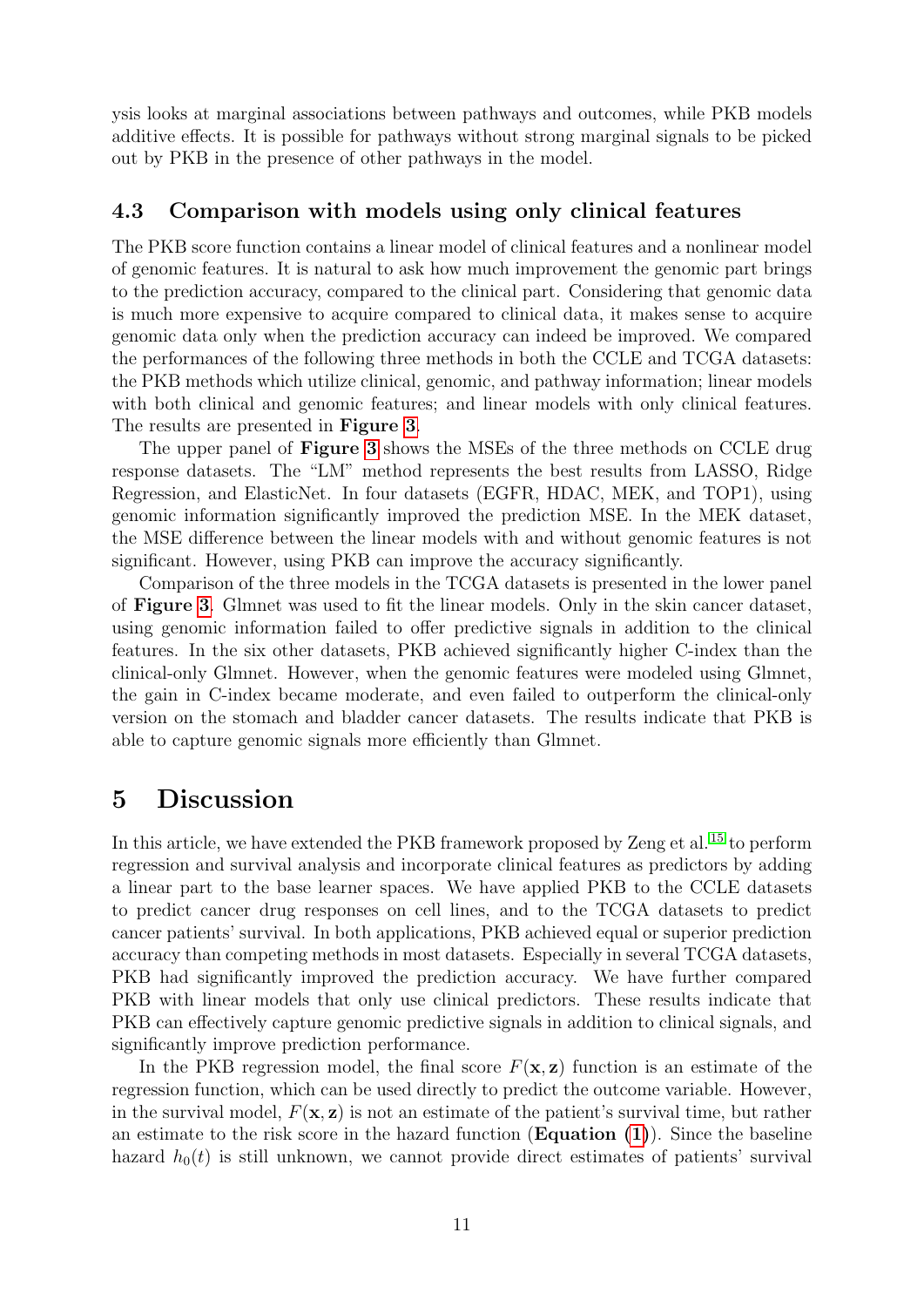times. Nonetheless, after an estimate for  $F(\mathbf{x}, \mathbf{z})$  is acquired, it is easy to nonparametrically estimate the baseline hazard function, and subsequently estimate the survival times.

We have also assumed that the clinical effects and pathway effects are additive, and therefore no interactions between clinical features and pathways are modeled. In the presence of categorical clinical features, informative pathways are supposed to be informative in all categories. This assumption, however, may be violated in real datasets. For example, each CCLE dataset is a mixture of cell lines from several cancer types. Even if a pathway is significant in one or two cancer types, it might not be predictive for all cancer types.[3](#page-30-11) This may be why PKB has not made significant improvement in certain CCLE prediction tasks. We have also tried to fit PKB for each cancer type separately, but the small sample sizes made it difficult to identify true pathway signals.

In the calculation of kernel functions, all the genes in the same pathways have been treated equally. It is possible that, by giving larger weights to important genes, the PKB models can achieve better prediction accuracy. Suppose gene i takes weight  $w_i > 0$ . We can modify the calculation of the kernel functions to focus more on the highly weighted genes and we propose the following modifications to the radial basis kernel and polynomial kernel functions, respectively:

$$
K_{\rm{rbf}}(\mathbf{u}, \mathbf{v}) = \exp\left[-\frac{\sum_j w_j (u_j - v_j)^2}{\sum_j w_j}\right], \quad K_{\rm{poly}}(\mathbf{u}, \mathbf{v}) = \left(1 + \frac{\sum_j w_j u_j v_j}{\sum_j w_j}\right)^d.
$$

We have explored this idea using gene weights calculated from GeneMANIA,  $35$  where we can acquire physical interaction network between genes. The edges between genes are annotated with interaction strength, and the total degrees of the genes are used as the weights. We have utilized the above weighted kernel function to fit PKB models. However, we did not observe significant difference in prediction performance compared to the unweighted version. Detailed results are available in Appendix G in the Supplementary Materials. We leave gene weights as an optional parameter when using PKB, so that users are able to explore different ways to calculate weights for improved prediction accuracy.

The current PKB algorithm can also be improved for better computational efficiency. The 3-fold cross-validation step is the most time and space-consuming part of the model, since it involves running three boosting processes at the same time. It is possible to adopt the notion of out-of-bag (OOB) samples from RandomForest and GBR to calculate testing loss in just one boosting process. In each iteration, instead of using all the samples, we draw a bootstrap sample to train the increment function. The samples not selected in the training set are treated as OOB samples, on which testing loss can be computed. It has been reported that OOB often underestimates the optimal number of iterations, <sup>[36](#page-32-7)</sup> but brings the advantage of efficient model training, especially when the dataset is large.

A Python software implementing the PKB algorithms is available from Github repository: [https://github.com/zengliX/PKB2.](https://github.com/zengliX/PKB) The data that support the findings of this study are available from the corresponding author upon reasonable request.

### Acknowledgment

This work was supported in part by NIH grants P50 CA196530 and P30 CA016359.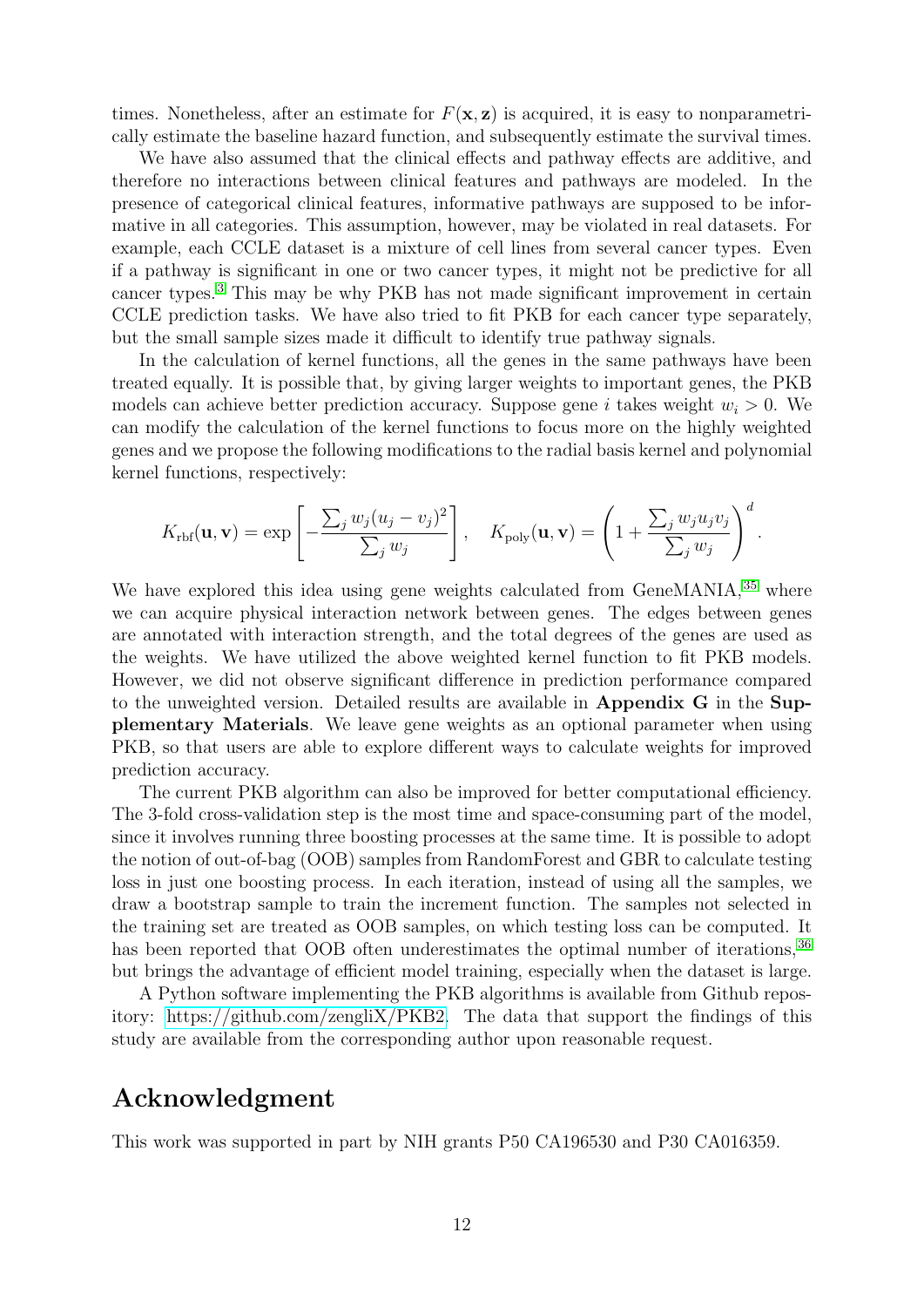

<span id="page-12-0"></span>Figure 1: Boxplots for pathway weights in the regression simulations. Each box represents the weights distribution for one pathway over ten PKB runs.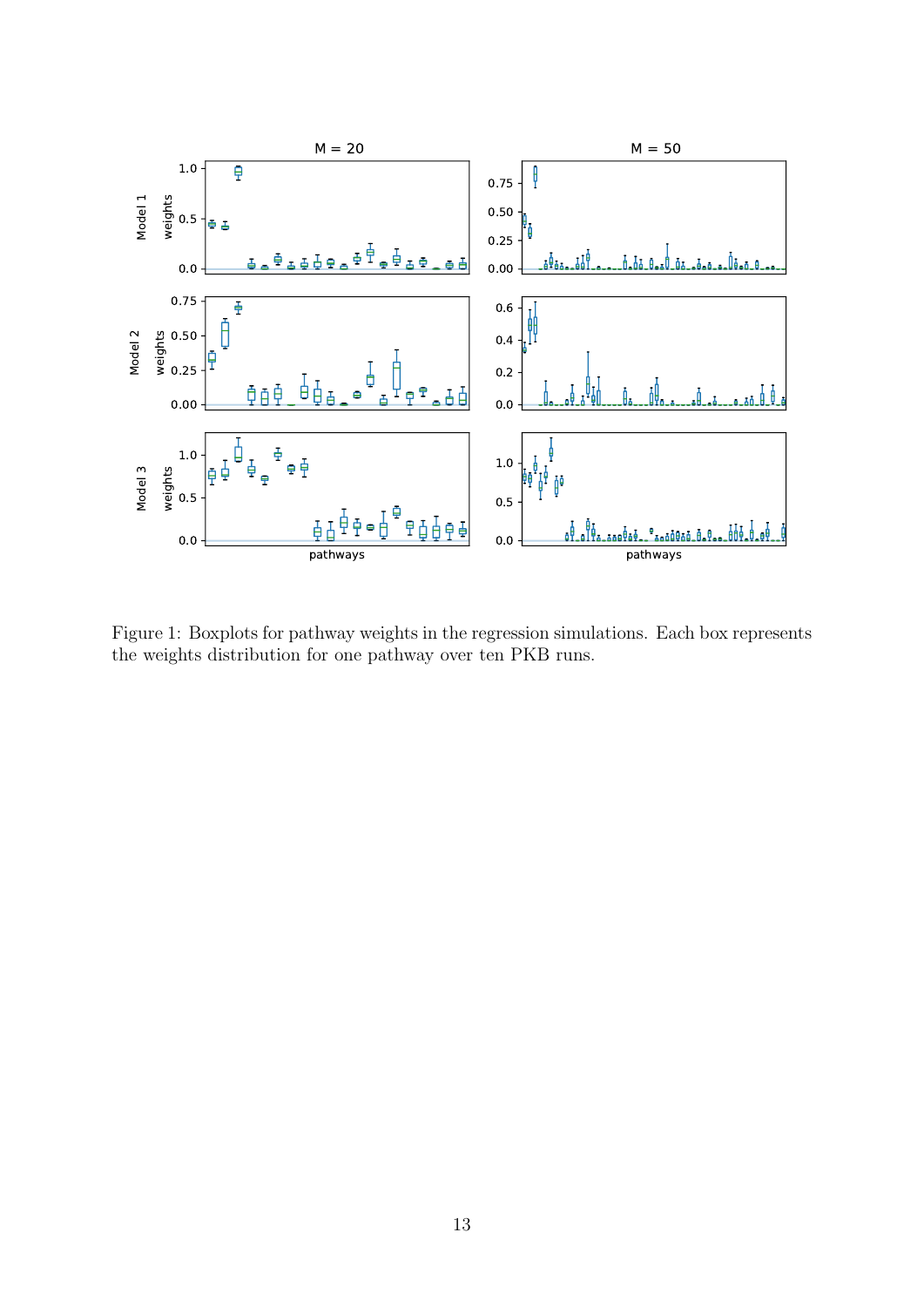

<span id="page-13-0"></span>Figure 2: Enrichment analysis on brain, kidney, and lung cancer datasets. X-axis represents pathways sorted by their p-values in the enrichment analysis. The blue dashed line corresponds to p-value 0.05. The pathways marked with red bars and stars are pathways with significant weights in PKB.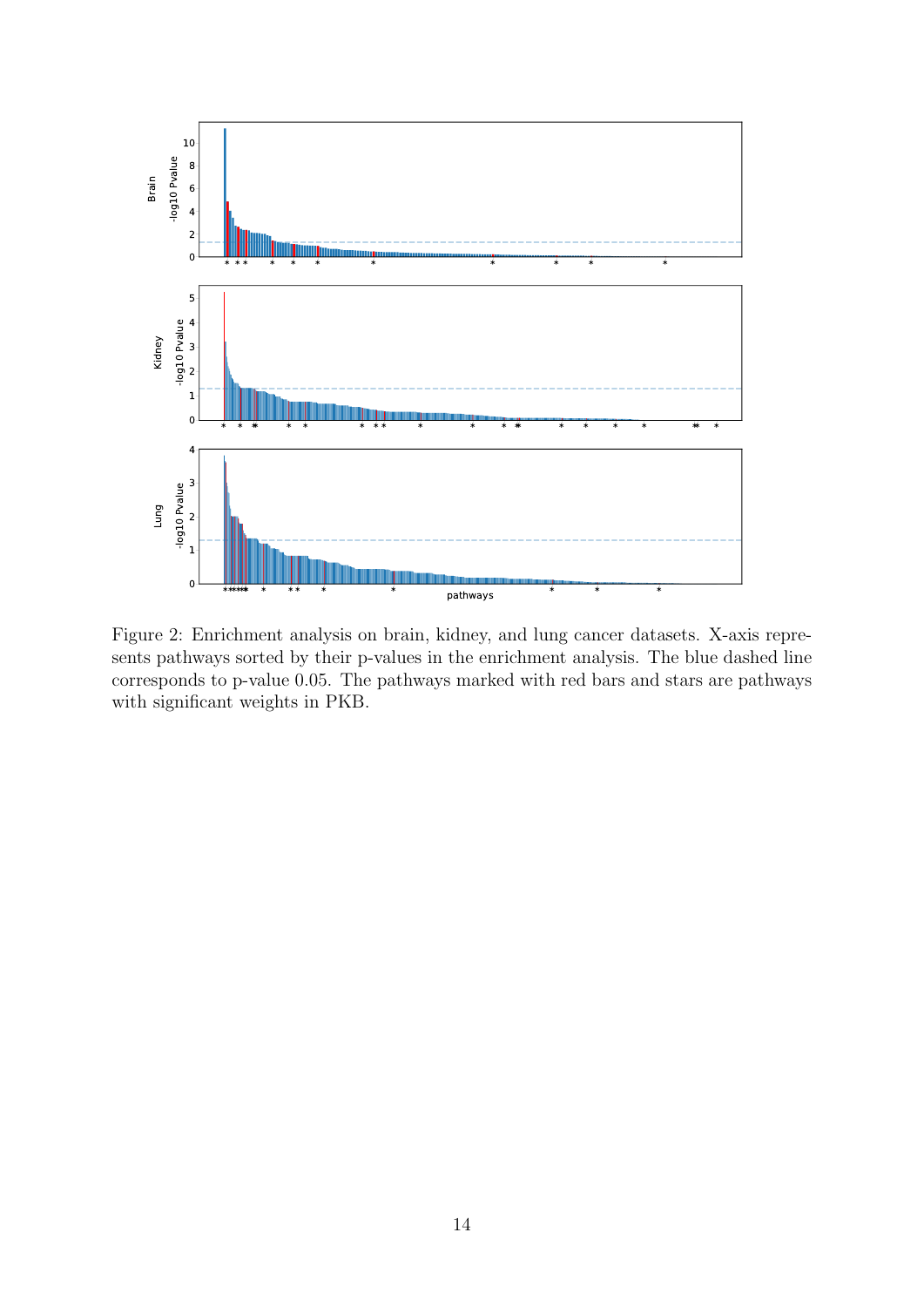

<span id="page-14-0"></span>Figure 3: Prediction performances from models with and without genomic features. The figure presents the prediction accuracy from three types of models on each dataset. The models include: PKB, linear model, and linear model with only clinical features as predictors. LM in the upper panel represents linear regression model, which reports the best results from LASSO, Ridge Regression, and ElasticNet. The methods with label "clinical only" are trained without genomic features. The PKB boxes represent the best results from  $PKB-L_1$  and  $PKB-L_2$ .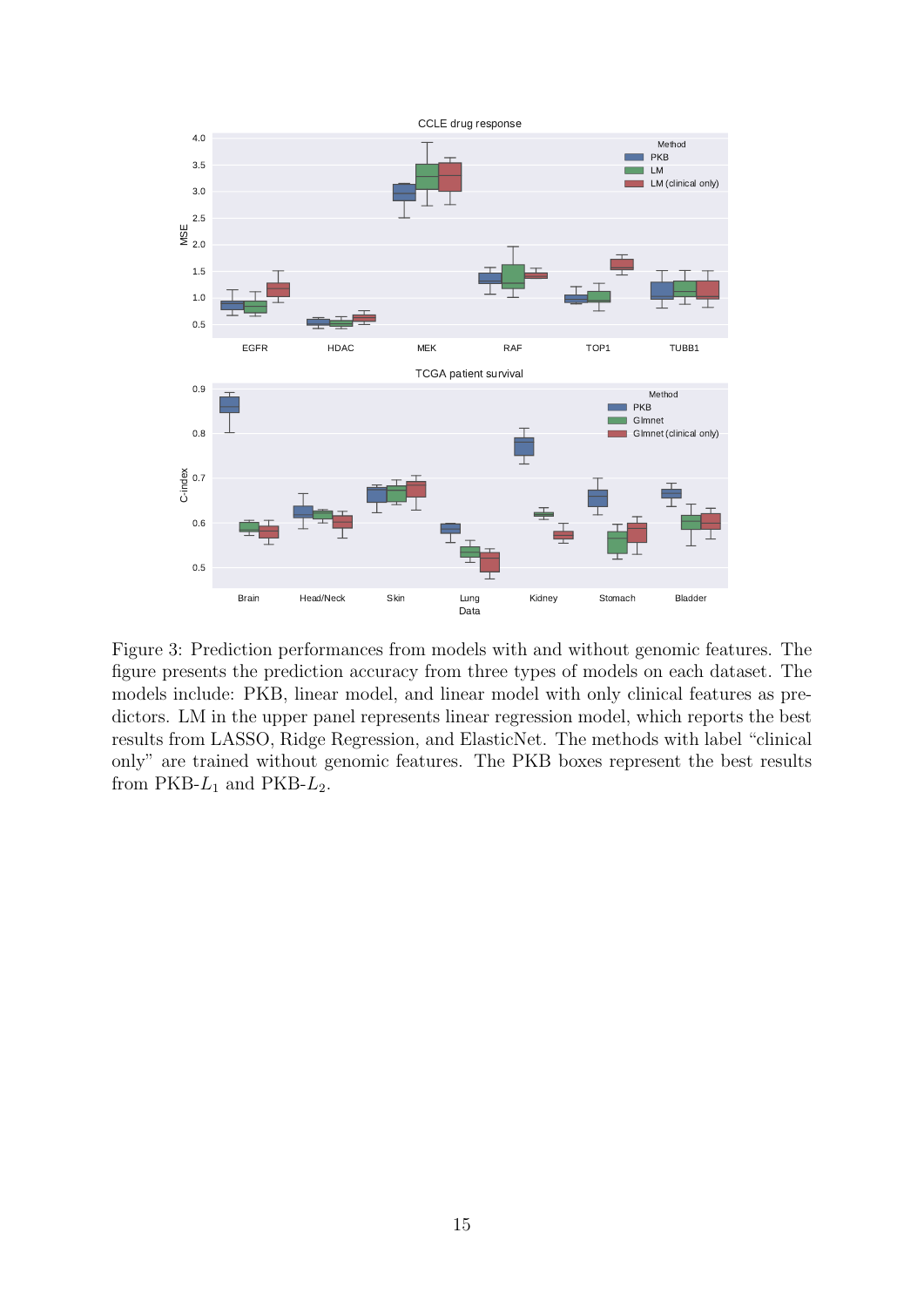| Method       | Model 1  |          |          | Model 2  | Model 3  |          |
|--------------|----------|----------|----------|----------|----------|----------|
|              | $M = 20$ | $M = 50$ | $M = 20$ | $M = 50$ | $M = 20$ | $M = 50$ |
| $PKB-L_1$    | 17.11    | 22.82    | 32.92    | 33.94    | 7.22     | 8.37     |
| $PKB-L2$     | 16.84    | 22.41    | 31.25    | 33.65    | 5.4      | 5.77     |
| <b>LASSO</b> | 34.85    | 40.58    | 49.74    | 50.94    | 21.15    | 22.88    |
| Ridge        | 50.71    | 53.1     | 57.32    | 60.52    | 23.25    | 25.99    |
| ElasticNet   | 34.87    | 42.21    | 49.27    | 50.93    | 21.25    | 23.51    |
| RandomForest | 46.88    | 50.94    | 55.34    | 57.34    | 21.09    | 22.67    |
| <b>GBR</b>   | 48.54    | 51.75    | 50.9     | 52.82    | 21.46    | 23.7     |
| <b>SVR</b>   | 50.02    | 53.58    | 56.12    | 59.58    | 19.06    | 24.31    |

<span id="page-15-0"></span>Table 1: Cross-validated MSE of all methods on simulated regression datasets. M represents the number of simulated pathways. For each dataset, MSE values from the top two methods are in boldface.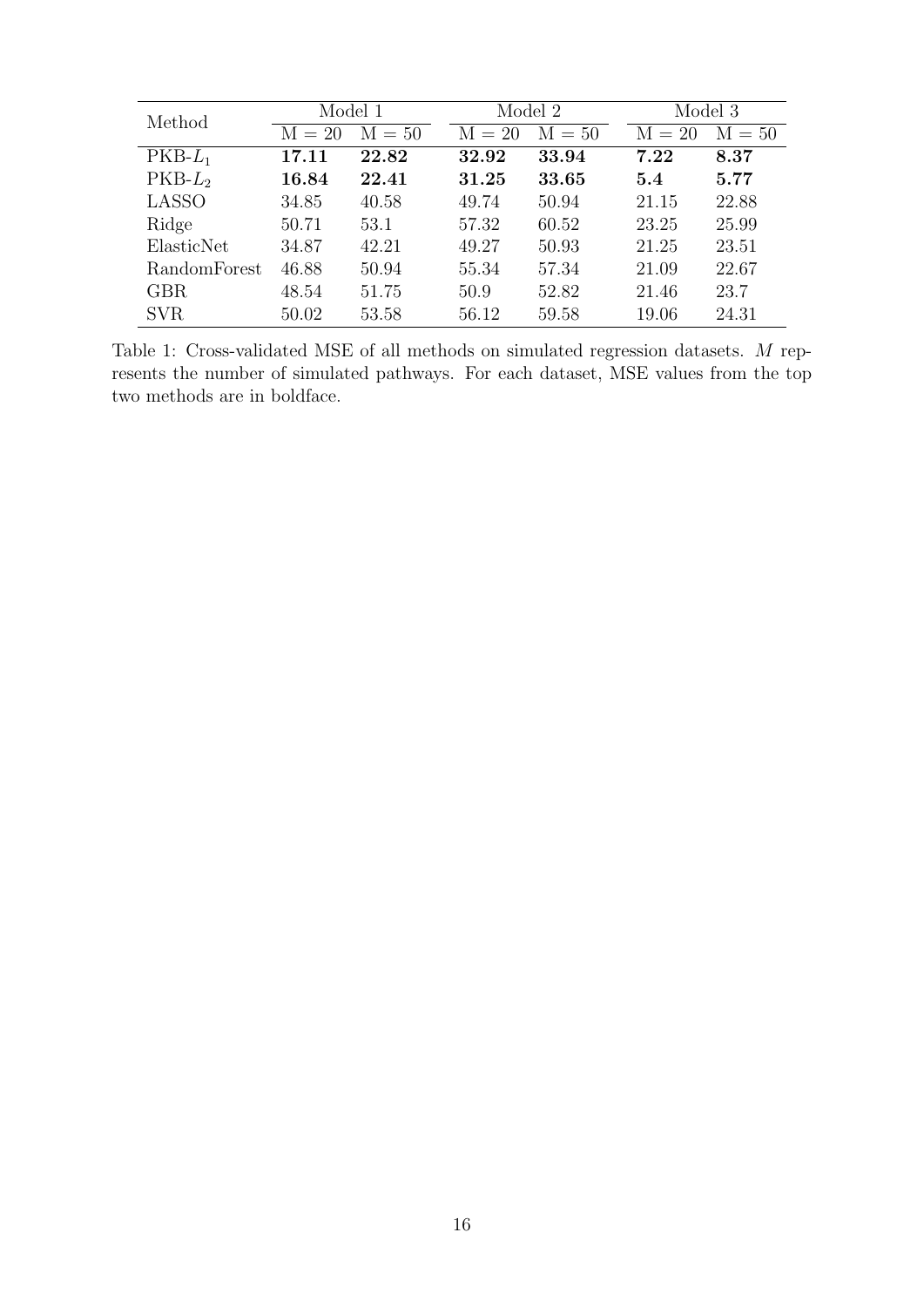| Method               | Model 1  |          |          | Model 2  | Model 3  |          |  |
|----------------------|----------|----------|----------|----------|----------|----------|--|
|                      | $M = 20$ | $M = 50$ | $M = 20$ | $M = 50$ | $M = 20$ | $M = 50$ |  |
| $PKB-L_1$            | 0.9      | 0.86     | 0.77     | 0.77     | 0.88     | 0.87     |  |
| $PKB-L2$             | 0.9      | 0.88     | 0.72     | 0.76     | 0.9      | 0.89     |  |
| Glmnet               | 0.78     | 0.79     | 0.69     | 0.71     | 0.65     | 0.66     |  |
| RandomSurvivalForest | 0.67     | 0.67     | 0.65     | 0.67     | 0.63     | 0.64     |  |
| CoxBoost             | 0.78     | 0.78     | 0.7      | 0.7      | 0.66     | 0.66     |  |

<span id="page-16-0"></span>Table 2: Cross-validated C-indices of all methods on simulated survival datasets. M represents the number of simulated pathways. For each dataset, C-indices from the top two methods are highlighted in boldface.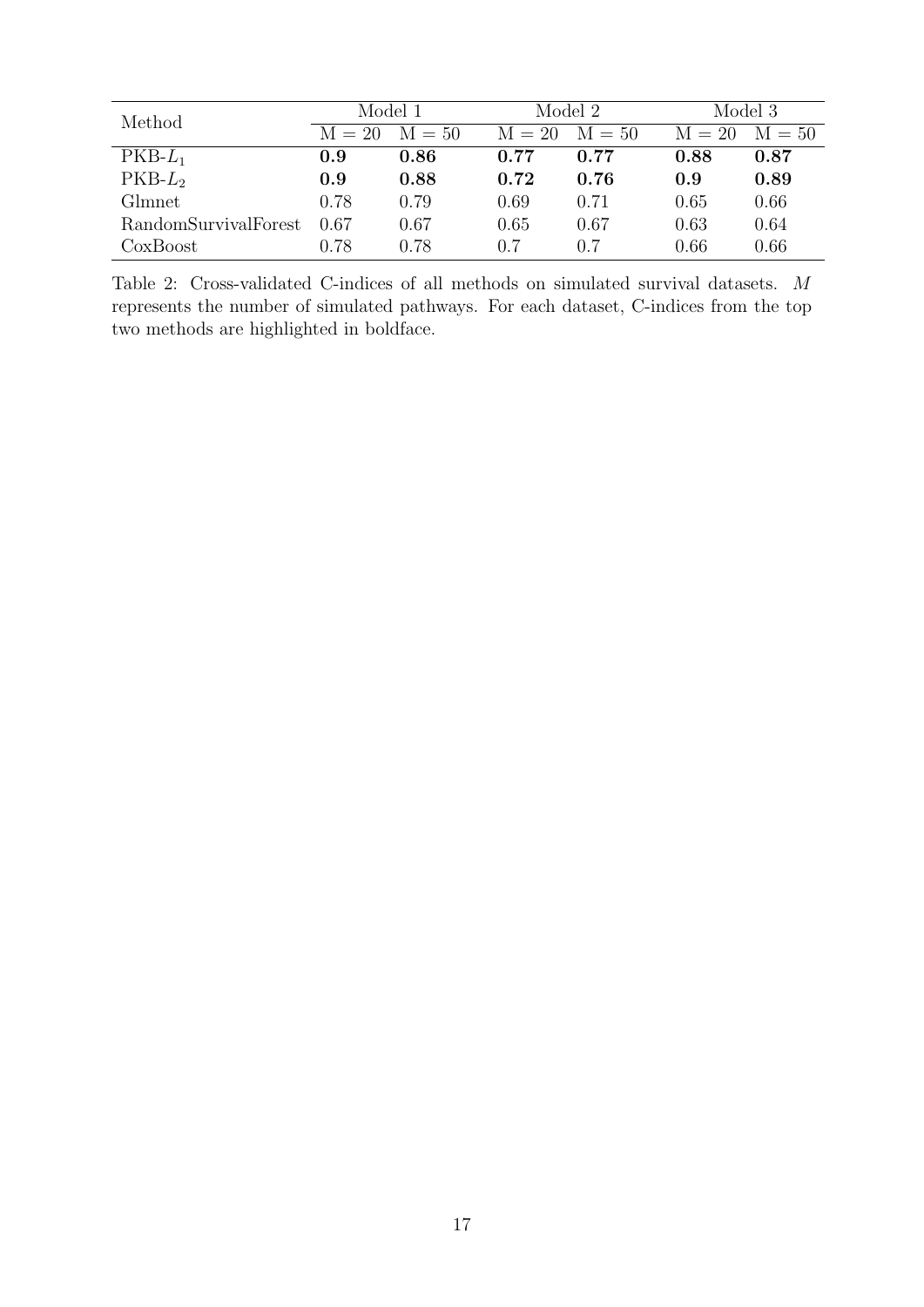| Method       | <b>EGFR</b> | HDAC. | MEK  | RAF      | TOP1 | TUBB1 |
|--------------|-------------|-------|------|----------|------|-------|
| $PKB-L_1$    | 0.88        | 0.54  | 2.92 | $1.37\,$ | 0.98 | 1.12  |
| $PKB-L2$     | 0.88        | 0.54  | 2.9  | 1.35     | 1.01 | 1.12  |
| <b>LASSO</b> | 0.87        | 0.62  | 3.63 | 1.47     | 1.14 | 1.18  |
| Ridge        | 0.84        | 0.52  | 3.28 | 1.39     | 1.01 | 1.19  |
| ElasticNet   | 0.89        | 0.59  | 3.37 | 1.44     | 1.14 | 1.17  |
| RandomForest | 0.88        | 0.56  | 3.17 | $1.37\,$ | 0.99 | 1.12  |
| <b>GBR</b>   | 0.91        | 0.54  | 3.3  | 1.43     | 1.0  | 1.14  |
| <b>SVR</b>   | 0.88        | 0.55  | 3.17 | 1.38     | 0.99 | 1.11  |

<span id="page-17-0"></span>Table 3: Cross-validated MSEs from all methods on CCLE drug response data. For each dataset, the two methods with the smallest MSEs are marked in boldface.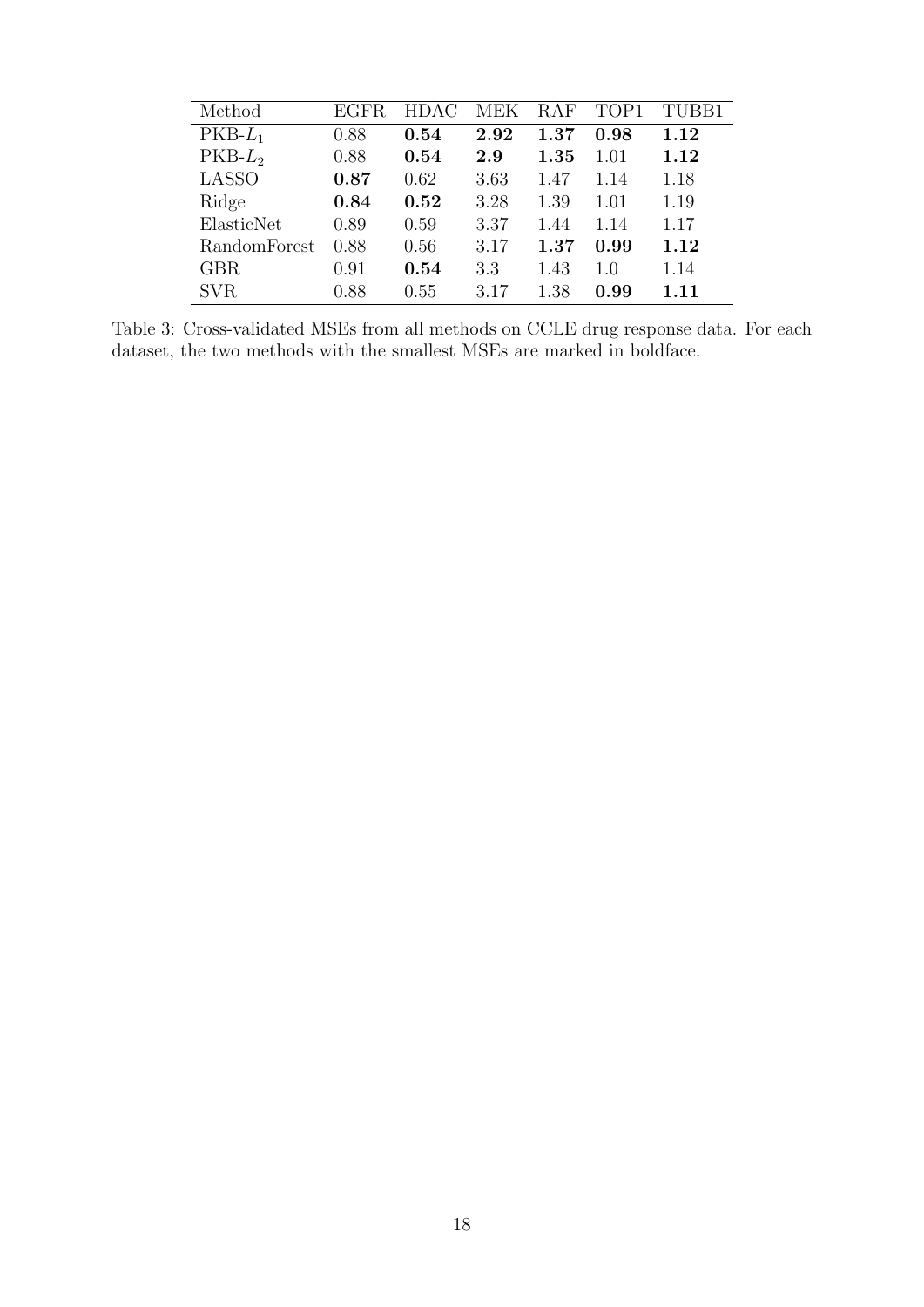| Method               |      | Brain Head/Neck Skin Lung Kidney Stomach Bladder |      |      |      |      |      |
|----------------------|------|--------------------------------------------------|------|------|------|------|------|
| $PKB-L_1$            | 0.86 | 0.62                                             | 0.66 | 0.59 | 0.78 | 0.66 | 0.67 |
| $PKB-L2$             | 0.85 | 0.61                                             | 0.64 | 0.57 | 0.77 | 0.65 | 0.67 |
| Glmnet               | 0.59 | 0.62                                             | 0.67 | 0.54 | 0.62 | 0.56 | 0.6  |
| RandomSurvivalForest | 0.58 | 0.54                                             | 0.63 | 0.54 | 0.58 | 0.54 | 0.52 |
| CoxBoost             | 0.59 | 0.62                                             | 0.67 | 0.53 | 0.61 | 0.53 | 0.6  |

<span id="page-18-0"></span>Table 4: Cross-validated C-index from all methods on CCLE drug response data. For each dataset, the two methods with the highest C-index are marked in boldface.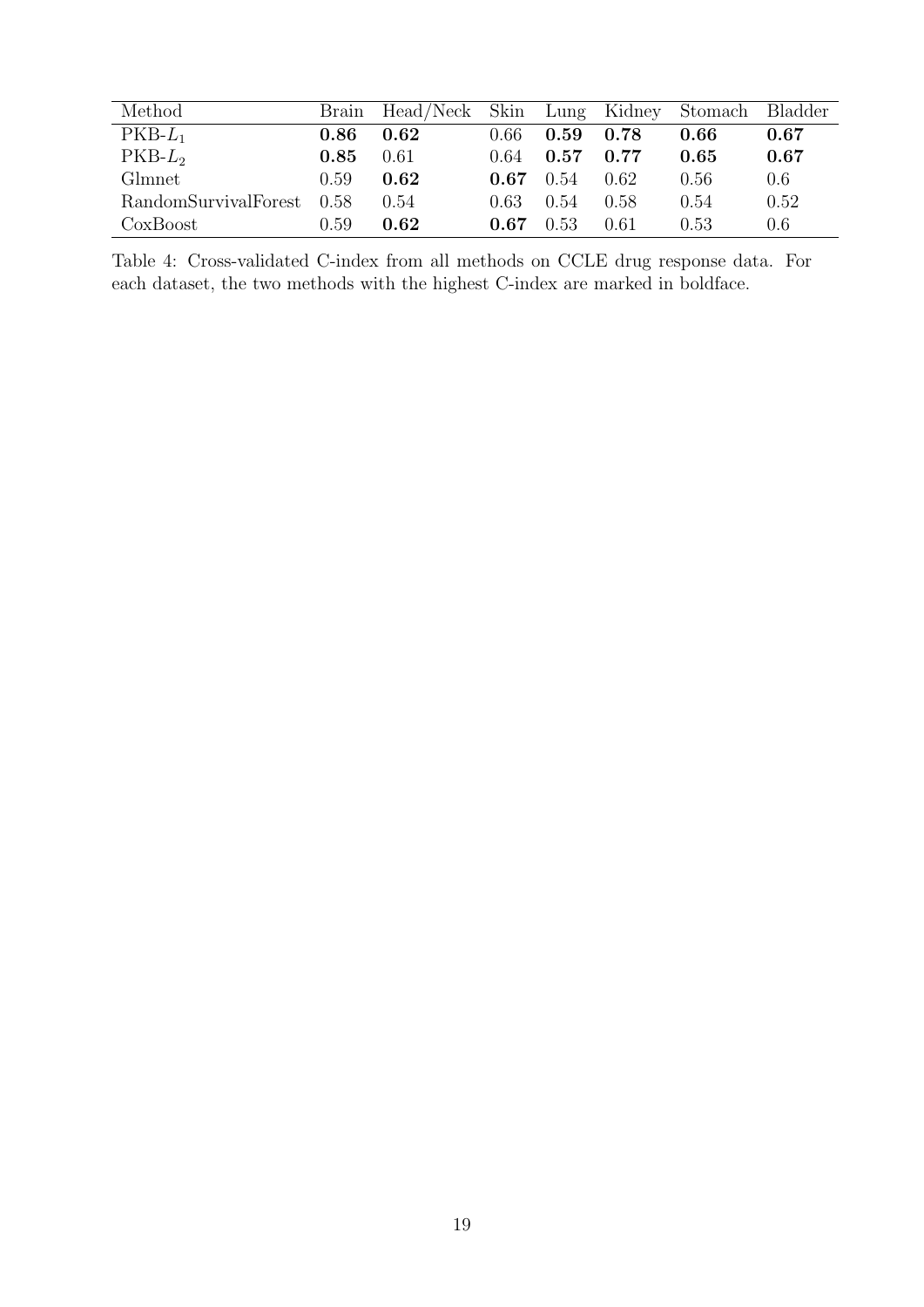### Appendix A. Calculation of gradient and Hessian matrix

In this section, we provide closed form expressions for calculating the gradients  $\nabla_{\mathbf{F}}L$  and Hessian matrices  $H_F$  for classification and survival model, as needed in Section 2.1 in the main text.

• Classification model:

$$
(\nabla_{\mathbf{F}} L)_i = \frac{\partial L(\mathbf{y}, \mathbf{F})}{\partial F(\mathbf{x}_i, \mathbf{z}_i)} = -\frac{y_i}{1 + \exp[y_i F(\mathbf{x}_i, \mathbf{z}_i)]}
$$
  
\n
$$
(\mathbf{H}_{\mathbf{F}})_{ij} = \frac{\partial^2 L(\mathbf{y}, \mathbf{F})}{\partial F(\mathbf{x}_i, \mathbf{z}_i) \partial F(\mathbf{x}_j, \mathbf{z}_j)}
$$
  
\n
$$
= \begin{cases} \frac{\exp[y_i F(\mathbf{x}_i, \mathbf{z}_i)]}{(1 + \exp[y_i F(\mathbf{x}_i, \mathbf{z}_i)])^2} & \text{if } i = j \\ 0 & \text{if } i \neq j \end{cases}
$$

• Survival model:

$$
(\nabla_{\mathbf{F}}L)_i = \frac{\partial L(\mathbf{y}, \mathbf{F})}{\partial F(\mathbf{x}_i, \mathbf{z}_i)} = -\frac{1}{N} \left( \delta_i - \sum_{j=1}^N \delta_j \mathbf{1}_{\{t_i \ge t_j\}} \frac{\exp[F(\mathbf{x}_i, \mathbf{z}_i)]}{\sum_{r=1}^N \mathbf{1}_{\{t_r \ge t_j\}} \exp[F(\mathbf{x}_r, \mathbf{z}_r)]} \right)
$$
  
\n
$$
(\mathbf{H}_{\mathbf{F}})_{ij} = \frac{\partial^2 L(\mathbf{y}, \mathbf{F})}{\partial F(\mathbf{x}_i, \mathbf{z}_i) \partial F(\mathbf{x}_j, \mathbf{z}_j)}
$$
  
\n
$$
= \frac{1}{N} \sum_{l=1}^N \delta_j \mathbf{1}_{\{t_i \ge t_l\}} \frac{\mathbf{1}_{\{i=j\}} \exp[F(\mathbf{x}_i, \mathbf{z}_i)]}{\sum_{r=1}^N \mathbf{1}_{\{t_r \ge t_l\}} \exp[F(\mathbf{x}_r, \mathbf{z}_r)]} - \frac{1}{N} \sum_{l=1}^N \delta_j \mathbf{1}_{\{t_i \ge t_l\}} \mathbf{1}_{\{t_j \ge t_l\}} \frac{\exp[F(\mathbf{x}_i, \mathbf{z}_i)] \exp[F(\mathbf{x}_j, \mathbf{z}_j)]}{\left(\sum_{r=1}^N \mathbf{1}_{\{t_r \ge t_l\}} \exp[F(\mathbf{x}_r, \mathbf{z}_r)]\right)^2}
$$

Since the regression model's loss function is quadratic itself, we do not need to calculate the gradient or Hessian matrix to make approximation. As a result of using the negative log partial likelihood as loss in survival model, the loss for each sample is dependent on the  $F(\mathbf{x}, \mathbf{z})$  values of other samples, which leads to non-zero off-diagonal values in the Hessian matrix. It is more complex compared to the diagonal Hessian matrix in classification problem, and therefore causing the algorithm to be slower than classification as well.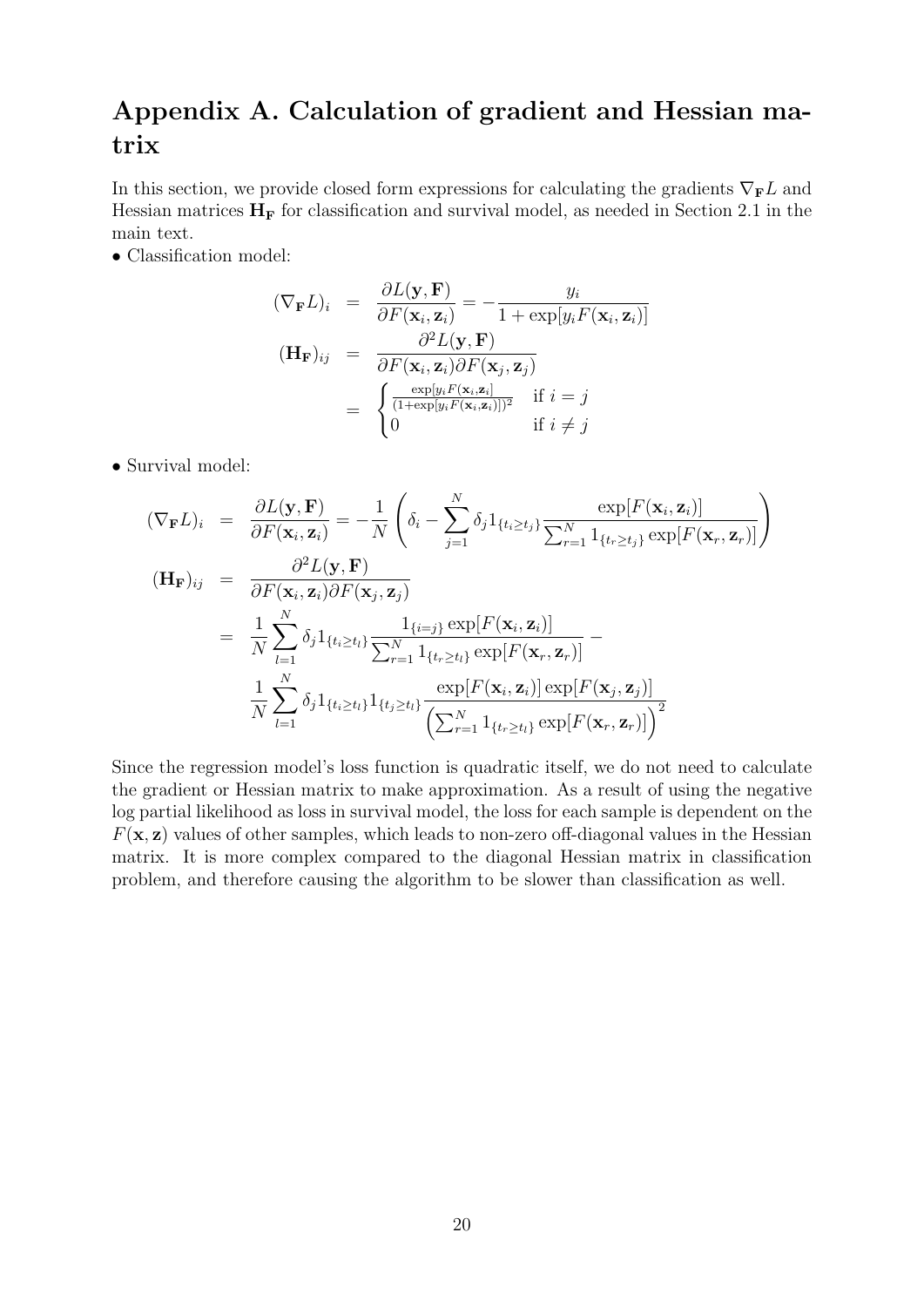## Appendix B. Proof of the reduction to LASSO and Ridge Regression

In this section, we prove the following result on Equation (3) as stated in Section 2.1: By applying transformation

$$
\tilde{\eta} = \frac{1}{\sqrt{2}} \mathbf{H}_{\mathbf{F}}^{\frac{1}{2}} (I_N - Z(Z^T \mathbf{H}_{\mathbf{F}} Z)^{-1} Z^T \mathbf{H}_{\mathbf{F}}) \mathbf{H}_{\mathbf{F}}^{-1} \nabla_{\mathbf{F}} L
$$
  

$$
\tilde{K}_m = \frac{1}{\sqrt{2}} \mathbf{H}_{\mathbf{F}}^{\frac{1}{2}} (I_N - Z(Z^T \mathbf{H}_{\mathbf{F}} Z)^{-1} Z^T \mathbf{H}_{\mathbf{F}}) K_m,
$$

solving  $\beta$  in Equation (3) is reduced to a penalized linear regression problem

$$
\min_{\beta} \|\tilde{\eta} + \tilde{K}_m \beta\|_2^2 + \lambda \Omega(f).
$$

Because the penalty term  $\Omega(f)$  in Equation (3) does not involve  $\gamma$ , we can fix  $\beta$  and solve  $\gamma$  as a weighted least squares problem:

$$
\gamma = -(Z^T \mathbf{H}_{\mathbf{F}} Z)^{-1} Z^T \mathbf{H}_{\mathbf{F}} (K_m \beta + \mathbf{H}_{\mathbf{F}}^{-1} \nabla_{\mathbf{F}} L)
$$

Plugging it back to Equation (3), we can get the following reduction:

$$
\min_{\beta,\gamma} \frac{1}{2} (K_m \beta + Z\gamma + \mathbf{H}_{\mathbf{F}}^{-1} \nabla_{\mathbf{F}} L)^T \mathbf{H}_{\mathbf{F}} (K_m \beta + Z\gamma + \mathbf{H}_{\mathbf{F}}^{-1} \nabla_{\mathbf{F}} L) + \lambda \Omega(f)
$$
\n
$$
= \min_{\beta} \frac{1}{2} [U(K_m \beta + \mathbf{H}_{\mathbf{F}}^{-1} \nabla_{\mathbf{F}} L)]^T \mathbf{H}_{\mathbf{F}} [U(K_m \beta + \mathbf{H}_{\mathbf{F}}^{-1} \nabla_{\mathbf{F}} L)] + \lambda \Omega(f)
$$
\n
$$
= \min_{\beta} \|\frac{1}{\sqrt{2}} \mathbf{H}_{\mathbf{F}}^{\frac{1}{2}} U(K_m \beta + \mathbf{H}_{\mathbf{F}}^{-1} \nabla_{\mathbf{F}} L) \|_{2}^2 + \lambda \Omega(f)
$$
\n
$$
= \min_{\beta} \|\tilde{\eta} + \tilde{K}_m \beta \|_{2}^2 + \lambda \Omega(f),
$$

which proves our statement. In the equations, the matrix  $U = (I_N - Z(Z^T \mathbf{H}_{\mathbf{F}} Z)^{-1} Z^T \mathbf{H}_{\mathbf{F}})$ , is an intermediate matrix.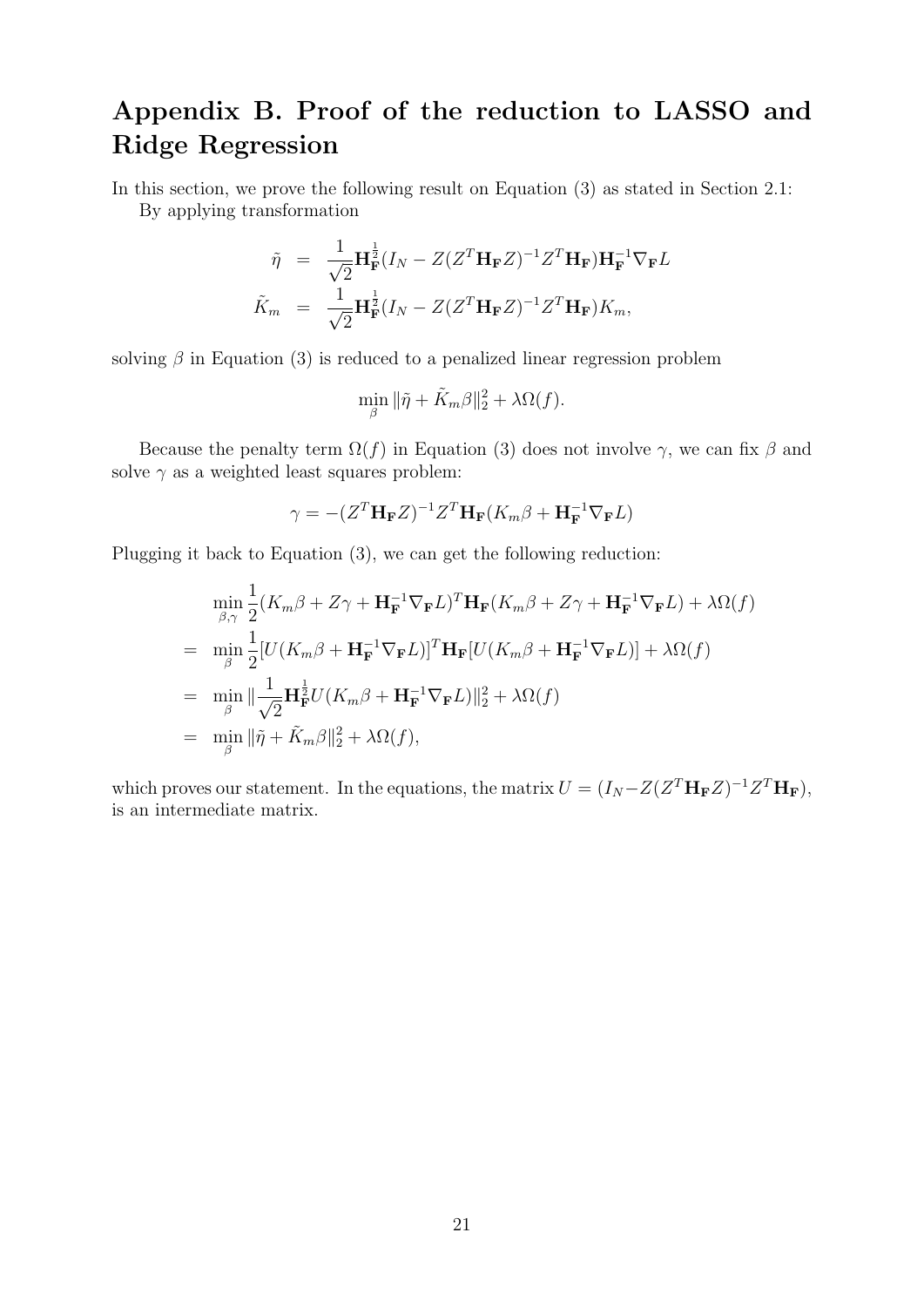### Appendix C. Calculation of C-index

In this section, we describe the calculation of C-index for evaluation of survival prediction accuracy. For each pair of samples, assume they have survival outcomes  $(t_i, \delta_i)$  and  $(t_j, \delta_j)$ , and estimated risk scores  $f_i$  and  $f_j$ . The concordance for the pair is calculated as follows:

- If the sample with smaller  $t$  is censored, omit the pair
- If  $t_i = t_j$  and both samples are censored, omit the pair
- If  $t_i \neq t_j$ - If  $f_i = f_j$ , concordance equals to 0.5 - If the sample with higher risk has smaller  $t$ , then concordance equals to 1, otherwise 0
- If  $t_i = t_j$ - If  $\delta_i = \delta_j = 1$ , concordance equals to 1 if  $f_i = f_j$ , otherwise 0.5 - If the censored sample has smaller risk score, concordance is 1, otherwise 0

We look at all pairs of samples, and the C-index is defined as

 $C$ -index  $=$   $\frac{\text{Total Concordance}}{\text{ND } \cdot \cdot \cdot \text{N}}$ #Permissible pairs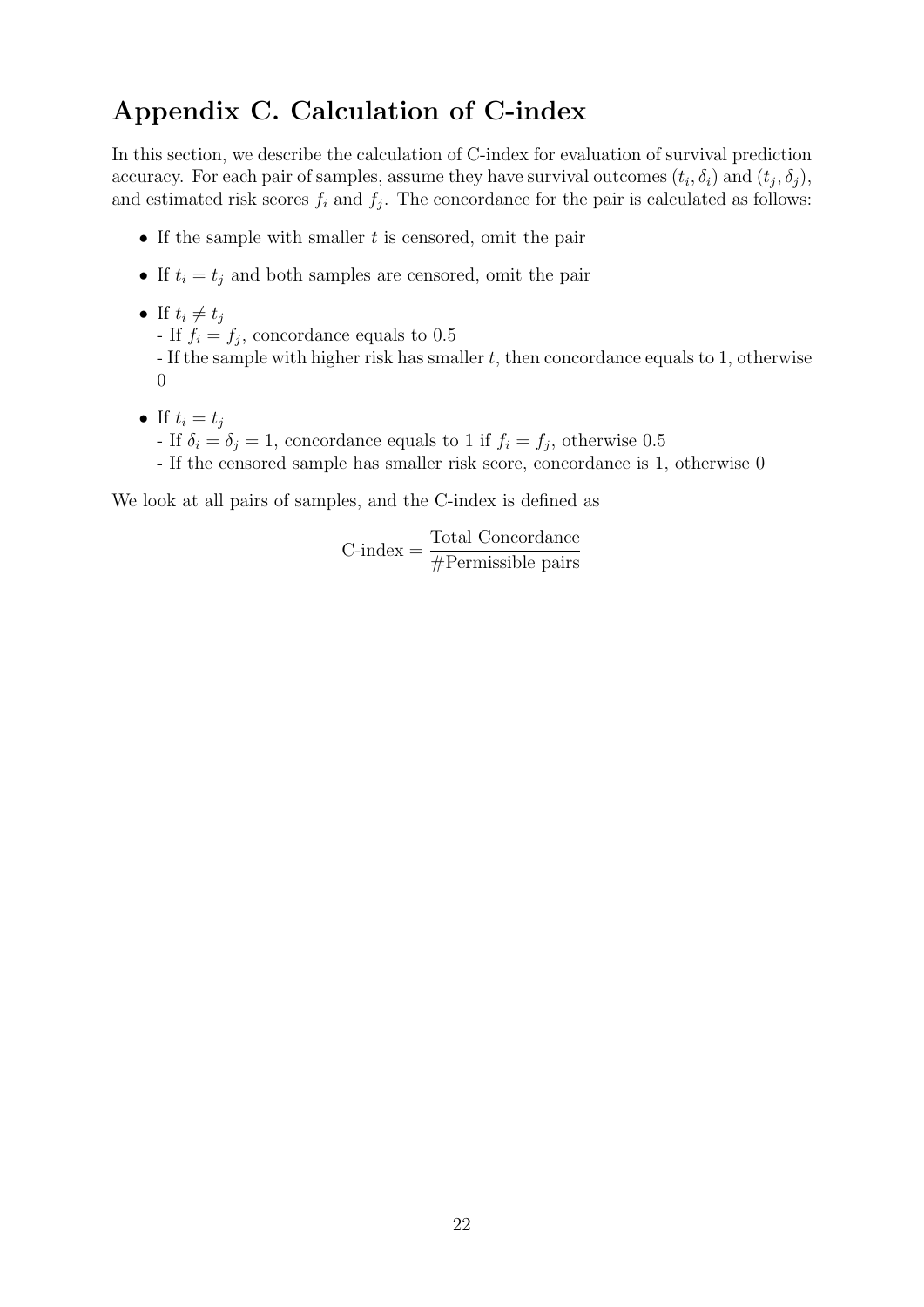### Appendix D. Parameter tuning

The usage of most methods in this article involves tuning of certain model parameters. In general, we generated a series of candidate values for each parameter, and considered all possible combinations among them. Cross-validation was used to determine the optimal combination and corresponding prediction accuracy.

#### • PKB

In simulations, we used the following candidate values for tuning parameters:

1. kernel function: radial basis function (rbf), polynomial kernel with degree 3 (poly3)

- 2. learning rate: 0.01, 0.05
- 3. penalty multiplier: 0.04, 0.2, 1

An automatic procedure is proposed in Zeng et al<sup>[15](#page-31-1)</sup> to determine the penalty parameter, but it is often overly strong. Therefore, we tried the penalty multipliers above  $(< 1)$  to soften the penalty term. In real data applications, we used the following candidate values:

- 1. kernel function: rbf, poly3
- 2. learning rate: 0.005, 0.03
- 3. penalty multiplier: 0.04, 0.2, 1
- 4. pathway databases: KEGG, Biocarta, GO-BP
- LASSO/ Ridge Regression/ Elastic Net

The LASSO solver in python sklearn module has a default method for generating a series of feasible penalty parameters  $\lambda$ . We used it to generate 100  $\lambda$ s and evaluated prediction performances through cross-validation. The optimal value was used for prediction.

For Ridge Regression, we used 100 values between 0.1 and 1,000 (equally spaced on log scale) as candidate penalty parameters. The value demonstrating the optimal prediction performance in cross-validation was used to predict test data.

The Elastic Net method has penalty term  $r\alpha ||\beta||_1 + (1-r)\alpha/2||\beta||_2^2$ , which involves two tuning parameters, r and  $\alpha$ .  $\alpha$  can be considered as the total penalty, and r determines how much of it is assigned to the  $L_1$  part. In our parameter tuning, we considered all combinations of  $r = 0.1, 0.2, \ldots, 1$  and 30  $\alpha$  values generated by default.

• RandomForest

We tuned the parameters, number of trees and maximum depth for a single tree, for optimized prediction performance. We had a list of candidate values for each parameter, and fit prediction models using all possible parameter value combinations. Results for the optimal combination were reported. The candidate values we used for both parameters are as follows:

- 1. number of trees in forest: 500 and 800
- 2. maximum tree depth: 3, 5, 7, and no constraint
- Gradient Boosting Regression

The tuning parameters are: maximum tree depth and learning rate. The tuning process is similar to the procedure in RandomForest. For each parameter combination, we used out-of-bag (OOB) samples (1/3 of training data in each iteration) to decide optimal number of iterations, and used the optimal iteration number to fit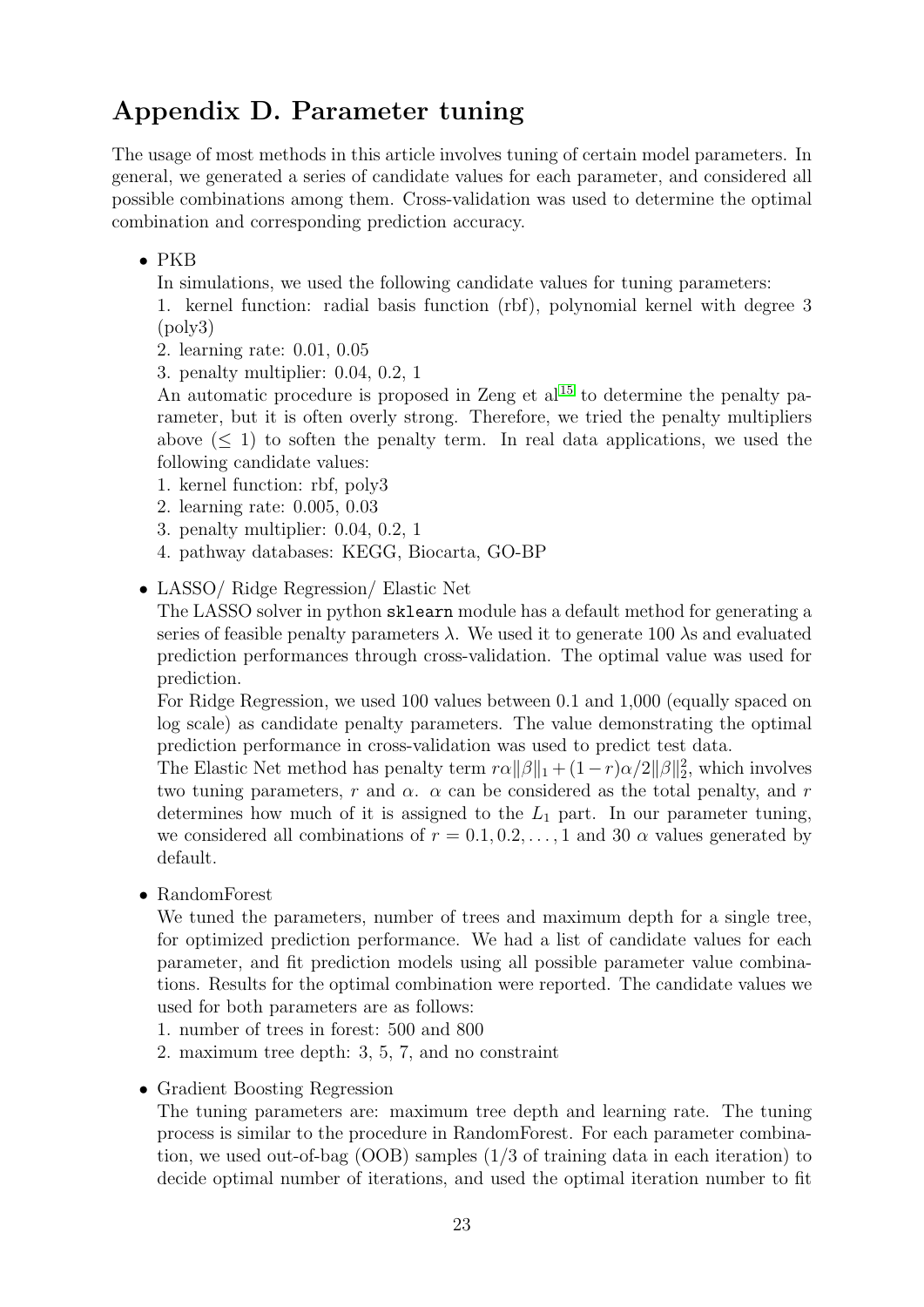a model without OOB sample. The candidate values for tuning parameters are:

- 1. maximum tree depth: 3, 5, and 7
- 2. learning rate: 0.002, 0.01, and 0.05
- SVR

We tuned three parameters of SVR: C, which adjusts the penalty on samples violating the  $\epsilon$ -tube;  $\epsilon$ , which is the width of the  $\epsilon$ -tube; and the kernel functions. The candidate values for these parameters are:

- 1. C: 10 values equally spaced on log scale between 0.1 and 1000
- 2.  $\epsilon$ : 10 values equally spaced between 0.1 and 4
- 3. kernel functions: rbf, poly2, and poly3
- Glmnet

The parameters we tuned for Glmnet included:  $\alpha \in (0,1)$ , which is the ElasticNet mixing parameter, determining the fraction of  $L_1$  penalty;  $\lambda$ , which adjusts the overall strength of the penalty. Candidate values for them are:

- 1.  $\alpha$ : 20 values equally spaced between 0 and 1
- 2.  $\lambda$ : 0.001, 0.01, 0.1, 1, 2, 5, and 10
- RandomSurvivalForest

We tuned the parameters including the splitting rule of the trees, the number of trees, and the depth of the trees. Candidate values for the parameters are:

1. Splitting rules: logrank (splitting nodes by maximization of the log-rank test statistic), and logrankscore (splitting nodes by maximization of the standardized log-rank statistic)

- 2. The number of trees: 100, 200, and 500
- 3. The maximum tree depth: 3, 5, and 7
- CoxBoost

The tuning parameters for CoxBoost were step-size factor, which determined the step-size modification factor by which each boosting step size should be changed; and the number of iterations, which controlled the total number of boosting steps.

- 1. Step-size factor: 0.01, 0.1, 0.5, 1, and 2
- 2. The number of boosting iterations: 100, 250, and 500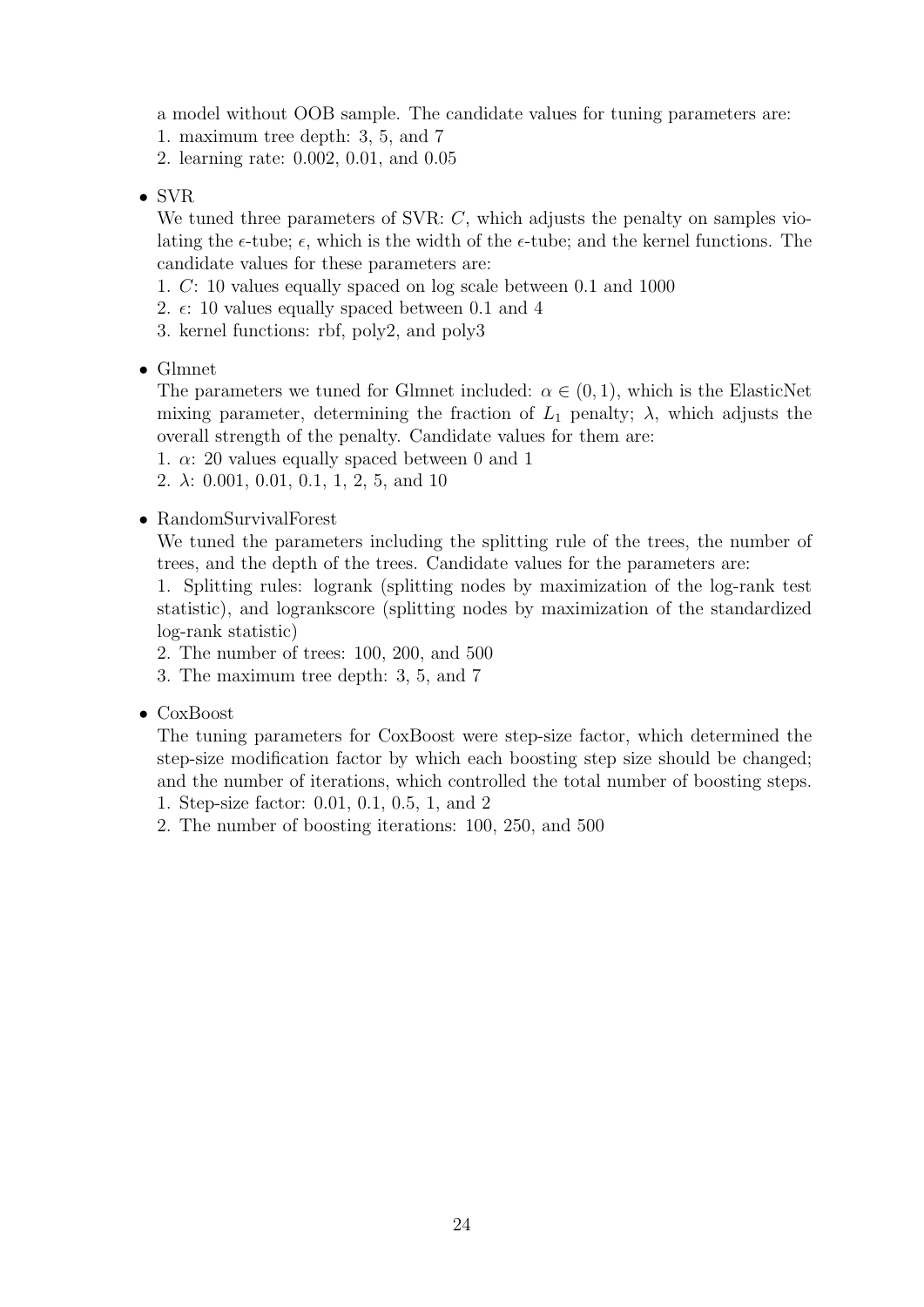## Appendix E. Pathway enrichment analysis in TCGA survival datasets

The pathway enrichment analysis was performed based on the following steps:

- 1. For each gene, we performed a Cox regression using the clinical features and the gene's expression as predictors. P-values for each gene were calculated from the Cox models.
- 2. We chose 20% genes with the smallest p-values as relevant genes to patients' survival times.
- 3. The relevant genes were used to perform Fisher's exact test-based enrichment analysis[37](#page-32-8) on the pathway database (KEGG, GO-BP, or Biocarta) used in the PKB model that achieved the highest accuracy. An enrichment p-value was calculated for each pathway.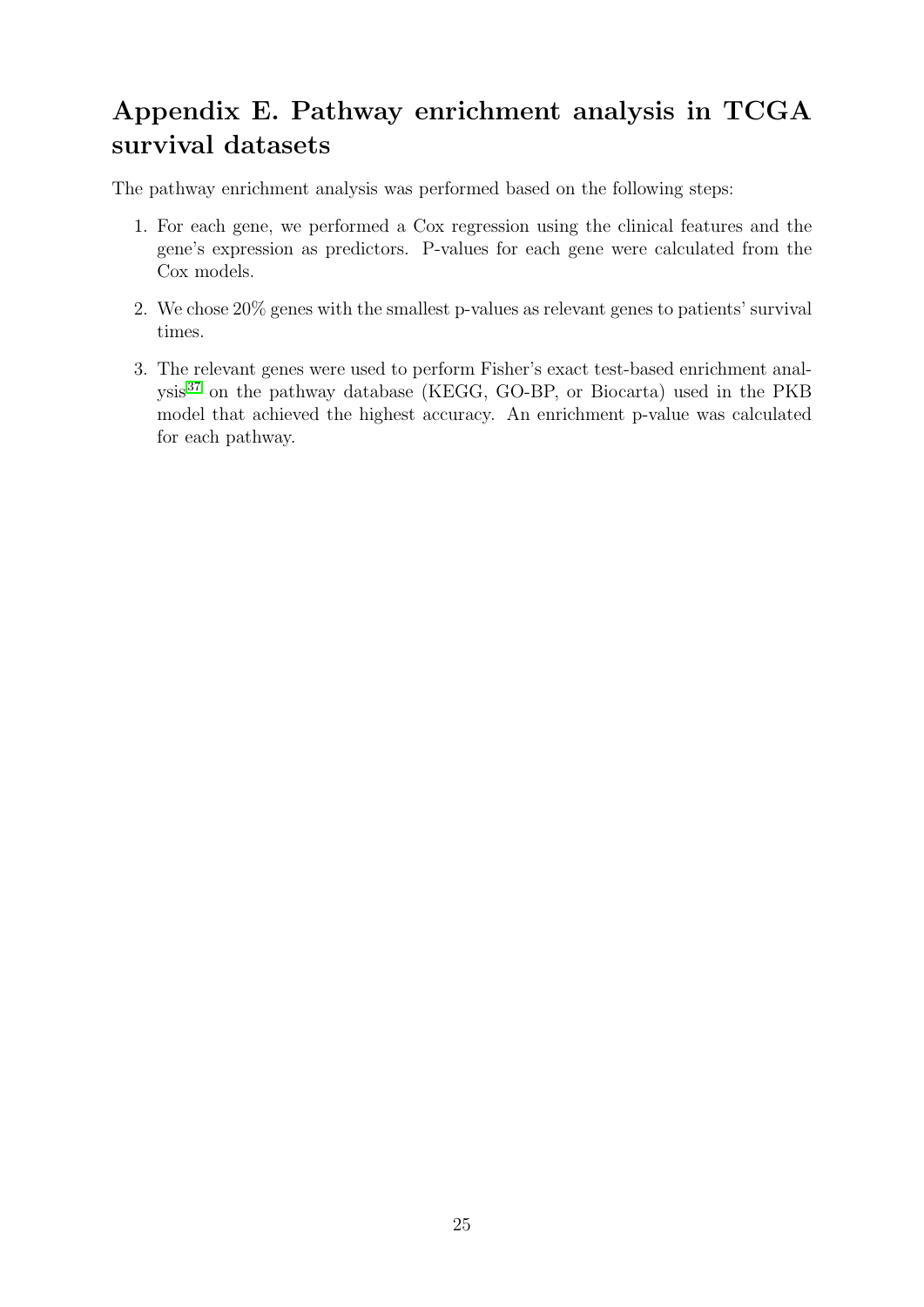

Figure 4: Enrichment analysis on stomach, head/neck, bladder, and skin cancer datasets. X-axis represents pathways sorted by their p-values in the enrichment analysis. The blue dashed line corresponds to p-value 0.05. The pathways marked with red bars and stars are pathways with significant weights in PKB.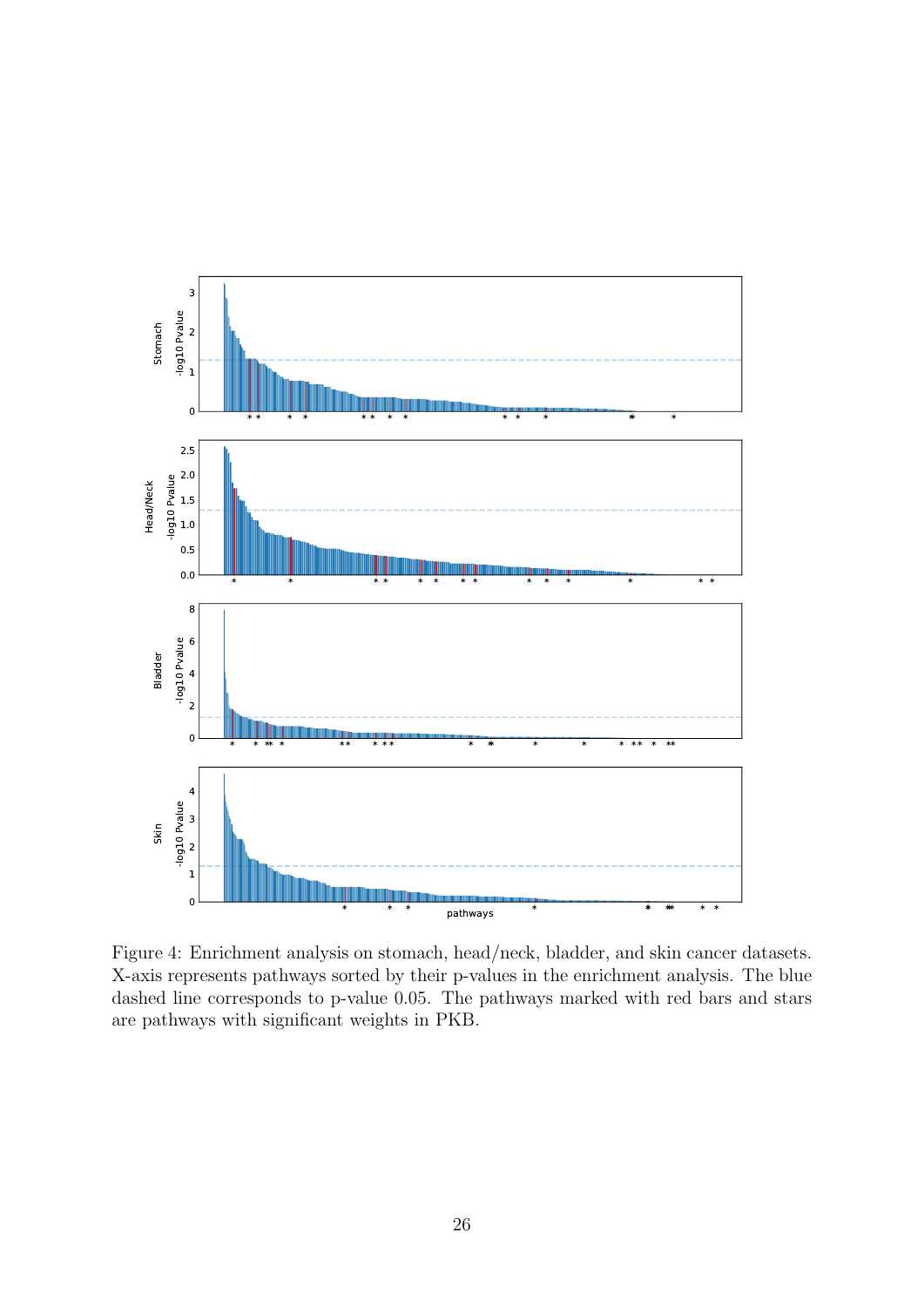## Appendix F. PKB model pathway weights from survival simulations



Figure 5: Boxplots for pathway weights in the survival simulations. Each box represents the weights distribution for one pathway over ten PKB runs.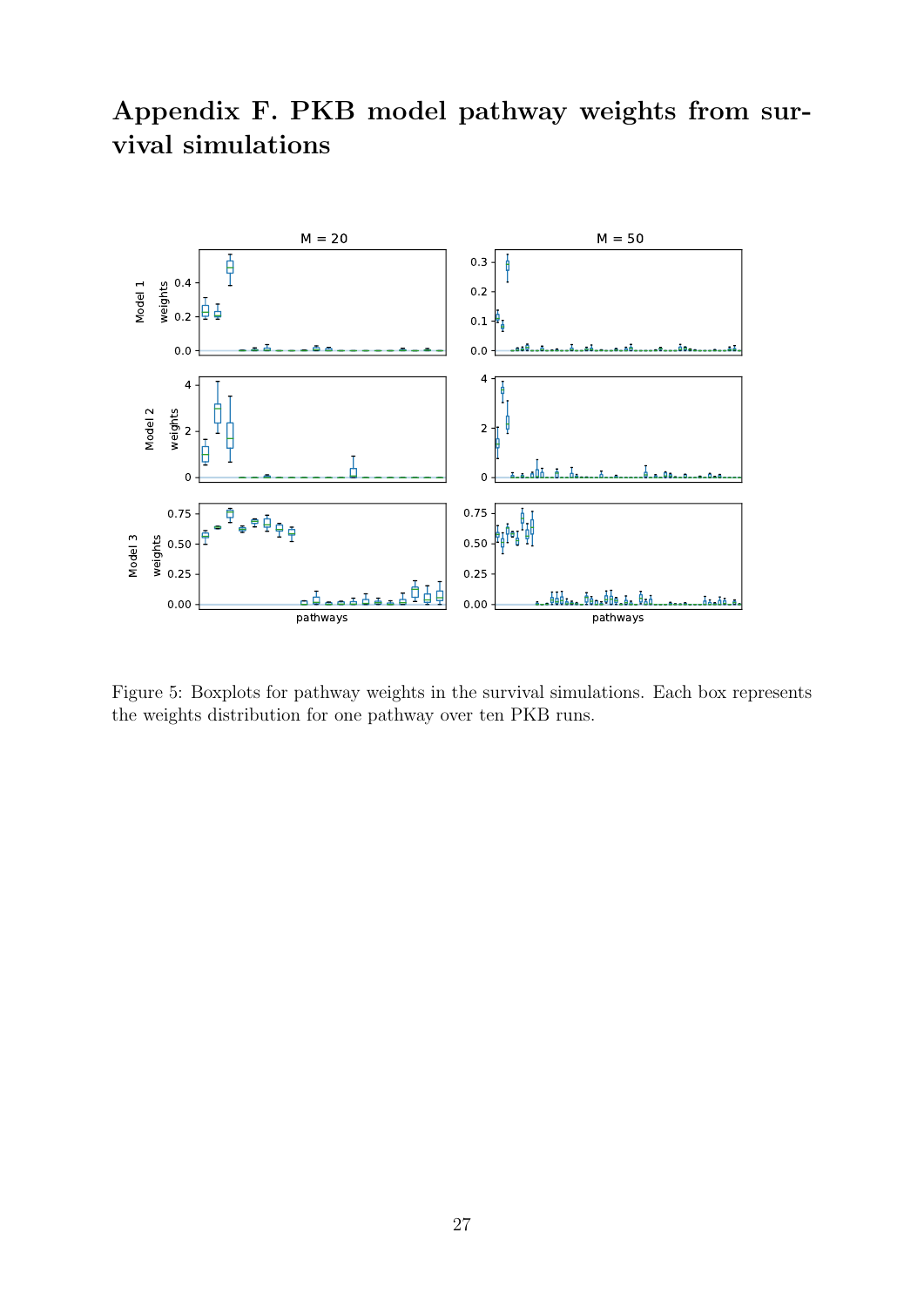

## Appendix G. Weighted PKB prediction results

Figure 6: Prediction performances from PKB and PKB with gene weights. The upper panel demonstrates prediction MSEs from CCLE drug response datasets. The lower panel demonstrates prediction C-index from TCGA patient survival datasets. No significant difference in accuracy can be observed from the two methods.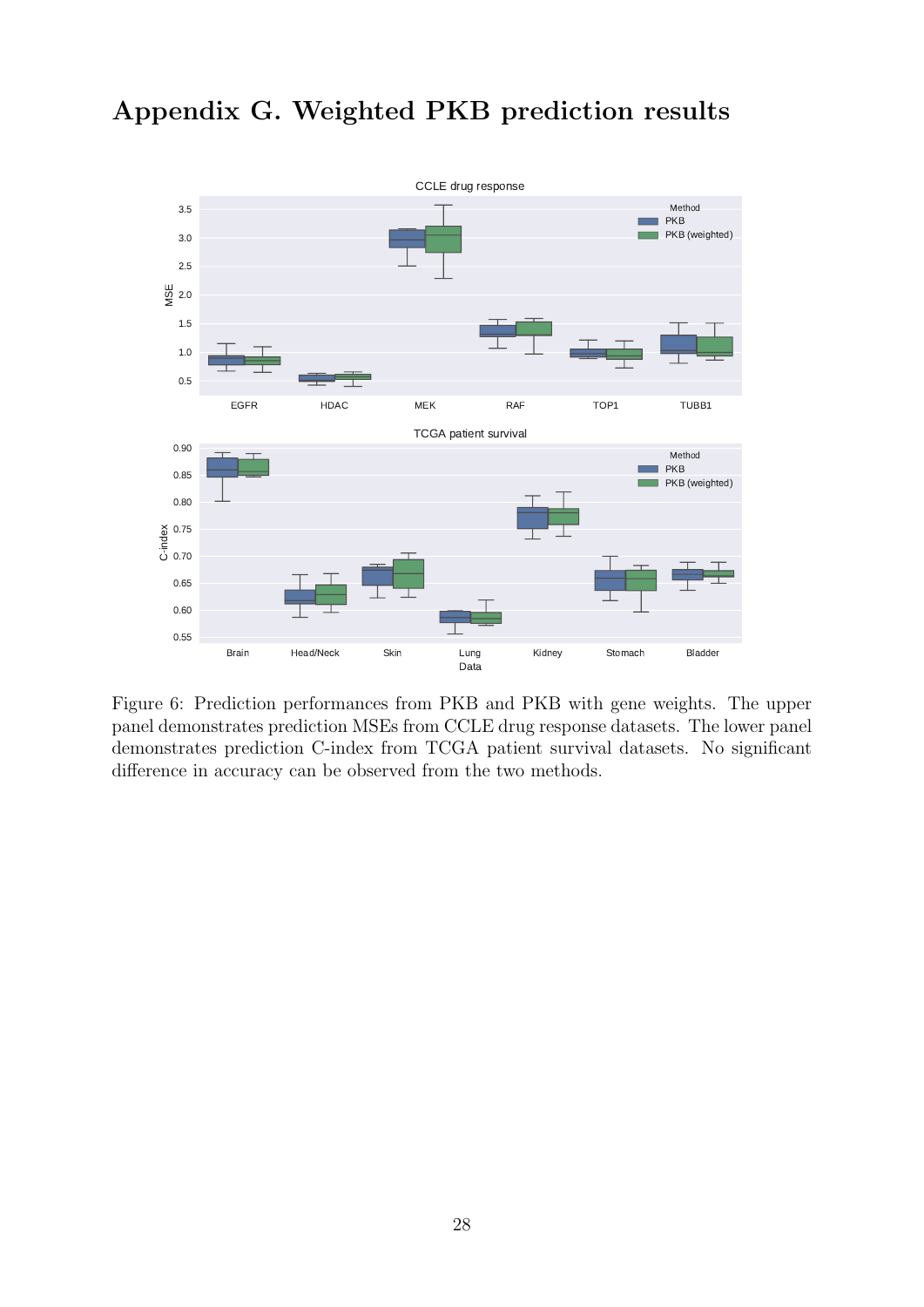## Appendix H. Standard deviations for the prediction accuracy measures in simulations and real data appications

| Method       | Model 1  |          |          | Model 2  | Model 3  |          |  |
|--------------|----------|----------|----------|----------|----------|----------|--|
|              | $M = 20$ | $M = 50$ | $M = 20$ | $M = 50$ | $M = 20$ | $M = 50$ |  |
| $PKB-L_1$    | 2.02     | 7.63     | 5.73     | 4.26     | 0.95     | 0.77     |  |
| $PKB-L2$     | 2.09     | 6.67     | 5.34     | 3.93     | 0.59     | 0.58     |  |
| <b>LASSO</b> | 4.21     | 11.35    | 5.91     | 8.84     | 1.81     | 2.2      |  |
| Ridge        | 3.81     | 13.03    | 8.46     | 9.42     | 1.81     | 2.19     |  |
| ElasticNet   | 4.17     | 10.64    | 6.08     | 8.4      | 2.05     | 2.43     |  |
| RandomForest | 4.2      | 14.51    | 7.38     | 10.43    | 1.54     | 2.03     |  |
| GBR          | 4.96     | 12.53    | 8.08     | 10.21    | 1.72     | 1.8      |  |
| SVR.         | 3.61     | 13.16    | 8.08     | 9.46     | 1.28     | 1.84     |  |

Table 5: Standard deviations for prediction MSE in regression simulation studies.

| Method               | Model 1  |          |          | Model 2  | Model 3  |          |
|----------------------|----------|----------|----------|----------|----------|----------|
|                      | $M = 20$ | $M = 50$ | $M = 20$ | $M = 50$ | $M = 20$ | $M = 50$ |
| $PKB-L_1$            | 0.01     | 0.02     | 0.03     | 0.03     | 0.01     | 0.01     |
| $PKB-L2$             | 0.01     | 0.02     | 0.04     | 0.05     | 0.01     | 0.01     |
| Glmnet               | 0.02     | 0.02     | 0.02     | 0.01     | 0.02     | 0.01     |
| RandomSurvivalForest | 0.03     | 0.03     | 0.03     | 0.03     | 0.03     | 0.03     |
| CoxBoost             | 0.02     | 0.02     | 0.03     | 0.02     | 0.02     | 0.02     |

Table 6: Standard deviations for prediction C-index in survival simulation studies.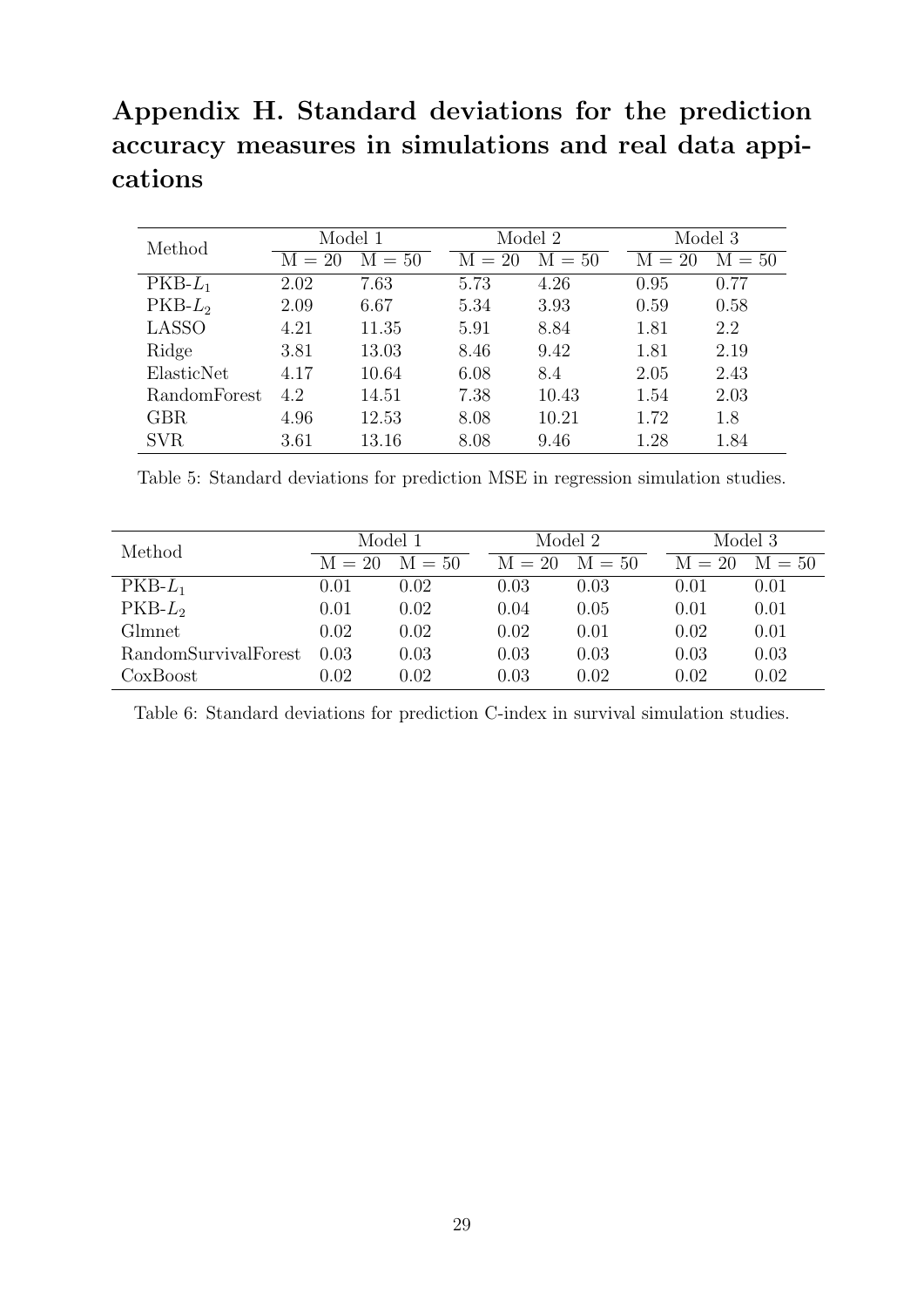| Method       | EGFR. | HDAC. | MEK  | <b>RAF</b> | TOP1 | TUBB1 |
|--------------|-------|-------|------|------------|------|-------|
| $PKB-L_1$    | 0.14  | 0.07  | 0.27 | 0.14       | 0.13 | 0.23  |
| $PKB-L2$     | 0.14  | 0.07  | 0.28 | 0.14       | 0.14 | 0.22  |
| <b>LASSO</b> | 0.2   | 0.08  | 0.62 | 0.2        | 0.13 | 0.21  |
| Ridge        | 0.14  | 0.07  | 0.35 | 0.29       | 0.15 | 0.23  |
| ElasticNet   | 0.16  | 0.09  | 0.51 | 0.18       | 0.13 | 0.21  |
| RandomForest | 0.12  | 0.08  | 0.24 | 0.18       | 0.13 | 0.21  |
| <b>GBR</b>   | 0.14  | 0.08  | 0.27 | 0.14       | 0.13 | 0.23  |
| <b>SVR</b>   | 0.13  | 0.08  | 0.31 | 0.14       | 0.13 | 0.23  |

Table 7: Standard deviations for prediction MSE in CCLE drug response datasets.

| Method               |                | Brain Head/Neck Skin Lung Kidney Stomach Bladder |       |      |      |      |      |
|----------------------|----------------|--------------------------------------------------|-------|------|------|------|------|
| $PKB-L_1$            | 0.03           | 0.02                                             | 0.02  | 0.03 | 0.03 | 0.03 | 0.02 |
| $PKB-L2$             | 0.03           | 0.03                                             | 0.03  | 0.03 | 0.02 | 0.02 | 0.02 |
| Glmnet               | 0.02           | 0.02                                             | 0.02  | 0.01 | 0.01 | 0.03 | 0.03 |
| RandomSurvivalForest | 0.02           | 0.02                                             | 0.02. | 0.01 | 0.02 | 0.02 | 0.03 |
| CoxBoost             | $0.02^{\circ}$ | 0.01                                             | 0.02  | 0.02 | 0.02 | 0.03 | 0.02 |

Table 8: Standard deviations for prediction C-index in TCGA patient survival datasets.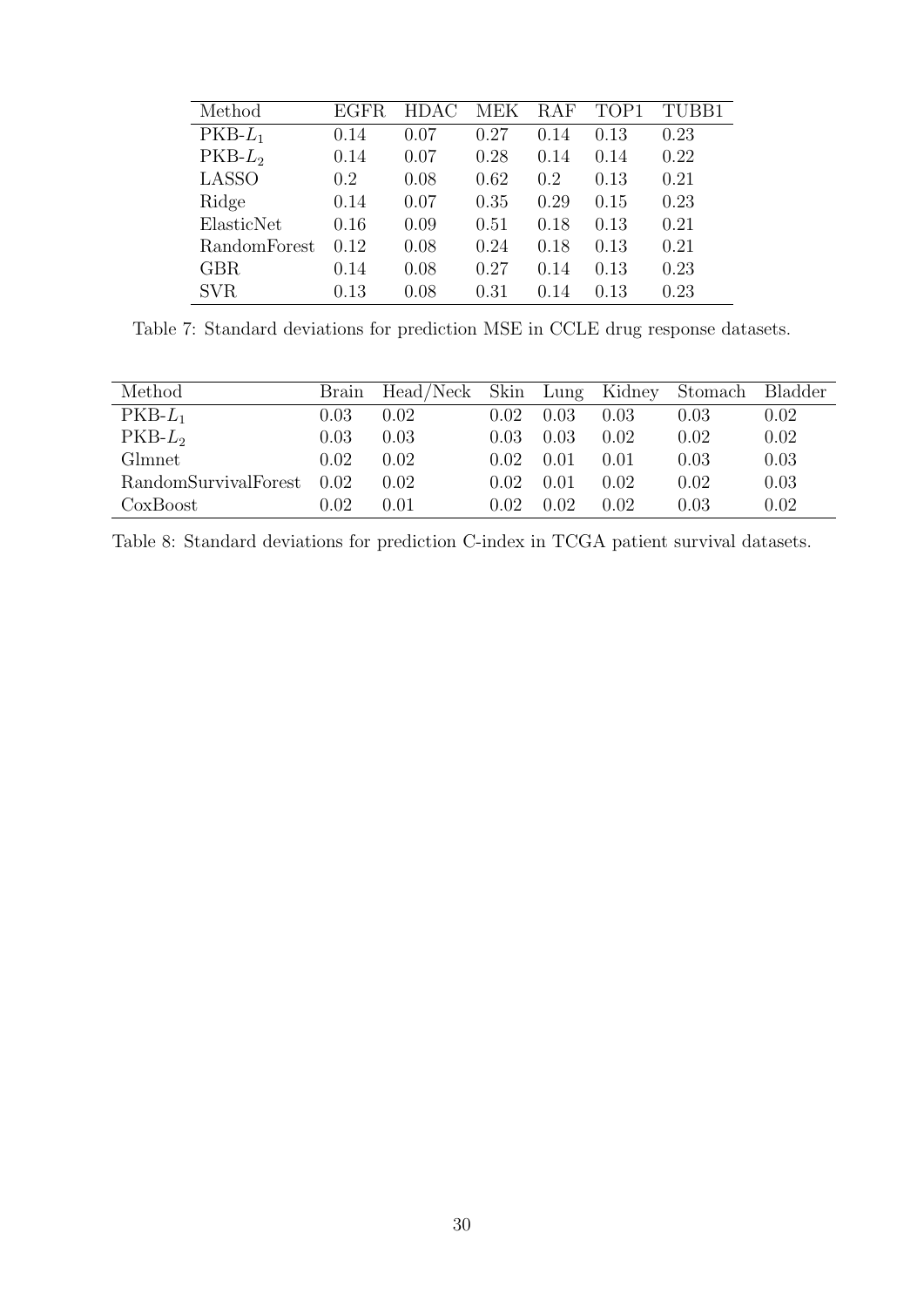### References

- <span id="page-30-0"></span>1. Jason A Reuter, Damek V Spacek, and Michael P Snyder. High-throughput sequencing technologies. Molecular cell, 58(4):586–597, 2015.
- <span id="page-30-1"></span>2. Hyun Seok Kim, John D Minna, and Michael A White. Gwas meets tcga to illuminate mechanisms of cancer predisposition. Cell, 152(3):387–389, 2013.
- <span id="page-30-11"></span>3. Francisco Sanchez-Vega, Marco Mina, Joshua Armenia, Walid K Chatila, Augustin Luna, Konnor C La, Sofia Dimitriadoy, David L Liu, Havish S Kantheti, Sadegh Saghafinia, et al. Oncogenic signaling pathways in the cancer genome atlas. Cell, 173(2):321–337, 2018.
- <span id="page-30-2"></span>4. Jianfang Liu, Tara Lichtenberg, Katherine A Hoadley, Laila M Poisson, Alexander J Lazar, Andrew D Cherniack, Albert J Kovatich, Christopher C Benz, Douglas A Levine, Adrian V Lee, et al. An integrated tcga pan-cancer clinical data resource to drive high-quality survival outcome analytics. Cell, 173(2):400–416, 2018.
- <span id="page-30-3"></span>5. Aravind Subramanian, Pablo Tamayo, Vamsi K Mootha, Sayan Mukherjee, Benjamin L Ebert, Michael A Gillette, Amanda Paulovich, Scott L Pomeroy, Todd R Golub, Eric S Lander, et al. Gene set enrichment analysis: a knowledge-based approach for interpreting genome-wide expression profiles. Proceedings of the National Academy of Sciences, 102(43):15545–15550, 2005.
- <span id="page-30-4"></span>6. Vijay K Ramanan, Li Shen, Jason H Moore, and Andrew J Saykin. Pathway analysis of genomic data: concepts, methods, and prospects for future development. TRENDS in Genetics, 28(7):323–332, 2012.
- <span id="page-30-5"></span>7. Jiang Shou, Suleiman Massarweh, C Kent Osborne, Alan E Wakeling, Simale Ali, Heidi Weiss, and Rachel Schiff. Mechanisms of tamoxifen resistance: increased estrogen receptor-her2/neu cross-talk in er/her2–positive breast cancer. Journal of the National Cancer Institute, 96(12):926–935, 2004.
- 8. Emma Shtivelman, Thomas Hensing, George R Simon, Phillip A Dennis, Gregory A Otterson, Raphael Bueno, and Ravi Salgia. Molecular pathways and therapeutic targets in lung cancer. Oncotarget, 5(6):1392, 2014.
- <span id="page-30-6"></span>9. Michael Berk. Neuroprogression: pathways to progressive brain changes in bipolar disorder. International Journal of Neuropsychopharmacology, 12(4):441–445, 2009.
- <span id="page-30-7"></span>10. Dawei Liu, Xihong Lin, and Debashis Ghosh. Semiparametric regression of multidimensional genetic pathway data: Least-squares kernel machines and linear mixed models. Biometrics, 63(4):1079–1088, 2007.
- <span id="page-30-8"></span>11. Michael C Wu, Seunggeun Lee, Tianxi Cai, Yun Li, Michael Boehnke, and Xihong Lin. Rare-variant association testing for sequencing data with the sequence kernel association test. The American Journal of Human Genetics, 89(1):82–93, 2011.
- <span id="page-30-9"></span>12. Zhi Wei and Hongzhe Li. Nonparametric pathway-based regression models for analysis of genomic data. Biostatistics, 8(2):265–284, 2007.
- <span id="page-30-10"></span>13. Yihui Luan and Hongzhe Li. Group additive regression models for genomic data analysis. Biostatistics, 9(1):100–113, 2007.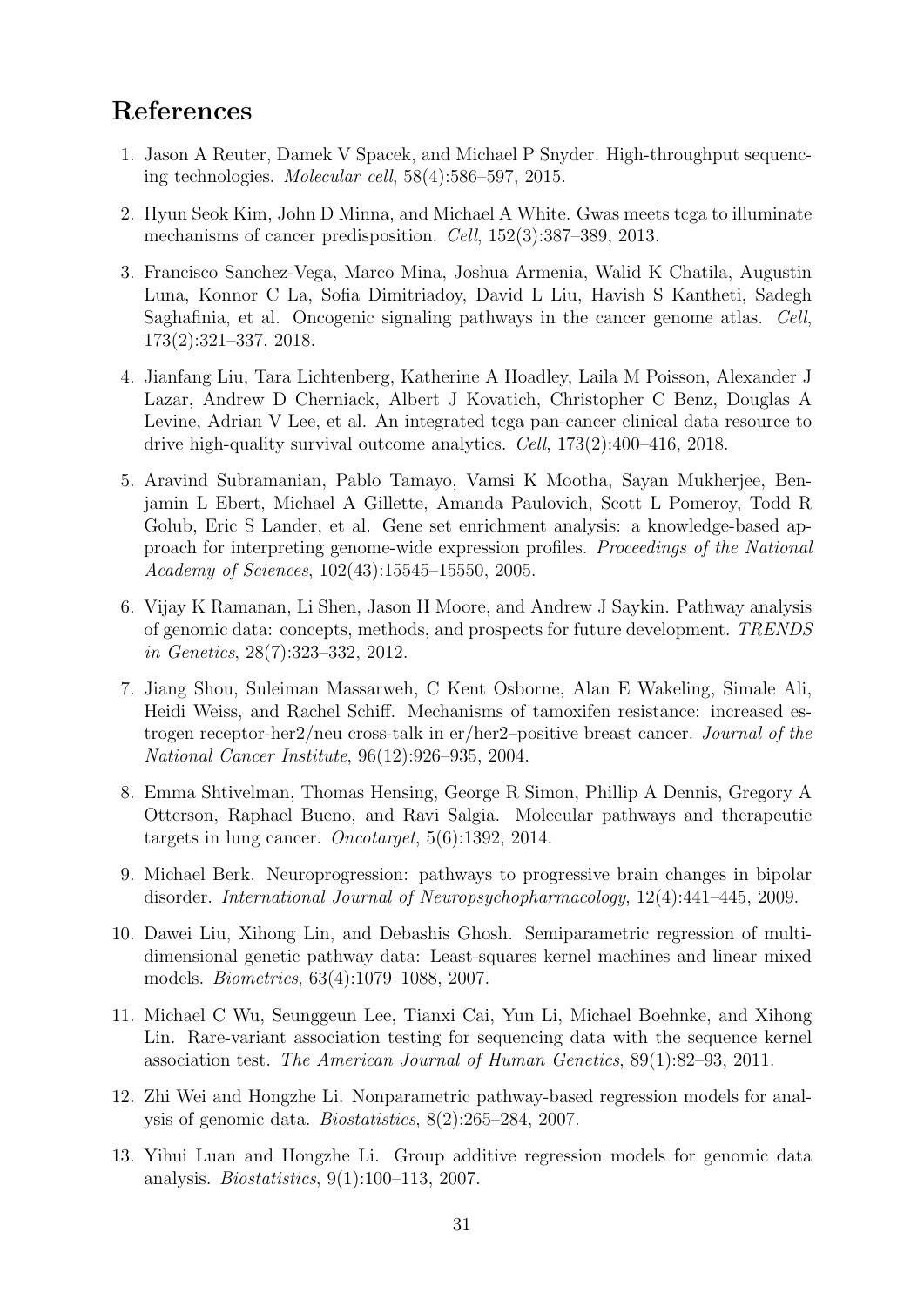- <span id="page-31-0"></span>14. Jerome H Friedman. Greedy function approximation: a gradient boosting machine. Annals of statistics, pages 1189–1232, 2001.
- <span id="page-31-1"></span>15. Li Zeng, Zhaolong Yu, and Hongyu Zhao. A pathway-based kernel boosting method for sample classification using genomic data. Genes, 10(9):670, 2019.
- <span id="page-31-2"></span>16. Jerome Friedman, Trevor Hastie, and Robert Tibshirani. The elements of statistical learning, volume 1. Springer series in statistics New York, 2001.
- <span id="page-31-3"></span>17. Robert Tibshirani. Regression shrinkage and selection via the lasso. Journal of the Royal Statistical Society. Series B (Methodological), pages 267–288, 1996.
- <span id="page-31-4"></span>18. Arthur E Hoerl and Robert W Kennard. Ridge regression: Biased estimation for nonorthogonal problems. Technometrics, 12(1):55–67, 1970.
- <span id="page-31-5"></span>19. Hui Zou and Trevor Hastie. Regularization and variable selection via the elastic net. Journal of the Royal Statistical Society: Series B (Statistical Methodology), 67(2):301–320, 2005.
- <span id="page-31-6"></span>20. Noah Simon, Jerome Friedman, Trevor Hastie, and Rob Tibshirani. Regularization paths for cox's proportional hazards model via coordinate descent. Journal of statistical software, 39(5):1, 2011.
- <span id="page-31-7"></span>21. Hemant Ishwaran, Udaya B Kogalur, Eugene H Blackstone, and Michael S Lauer. Random survival forests. The annals of applied statistics, pages 841–860, 2008.
- <span id="page-31-8"></span>22. Harald Binder. Coxboost: Cox models by likelihood based boosting for a single survival endpoint or competing risks. R package version, 1, 2013.
- <span id="page-31-9"></span>23. Jordi Barretina, Giordano Caponigro, Nicolas Stransky, Kavitha Venkatesan, Adam A Margolin, Sungjoon Kim, Christopher J Wilson, Joseph Lehár, Gregory V Kryukov, Dmitriy Sonkin, et al. The cancer cell line encyclopedia enables predictive modelling of anticancer drug sensitivity. Nature, 483(7391):603, 2012.
- <span id="page-31-10"></span>24. Katarzyna Tomczak, Patrycja Czerwińska, and Maciej Wiznerowicz. The cancer genome atlas (tcga): an immeasurable source of knowledge. Contemporary oncology, 19(1A):A68, 2015.
- <span id="page-31-11"></span>25. Hongzhe Li and Yihui Luan. Boosting proportional hazards models using smoothing splines, with applications to high-dimensional microarray data. *Bioinformatics*, 21(10):2403–2409, 2005.
- <span id="page-31-12"></span>26. Rie Johnson and Tong Zhang. Learning nonlinear functions using regularized greedy forest. IEEE transactions on pattern analysis and machine intelligence, 36(5):942– 954, 2014.
- <span id="page-31-13"></span>27. Ralf Bender, Thomas Augustin, and Maria Blettner. Generating survival times to simulate cox proportional hazards models. Statistics in medicine,  $24(11):1713-1723$ , 2005.
- <span id="page-31-14"></span>28. Frank E Harrell Jr, Robert M Califf, David B Pryor, Kerry L Lee, Robert A Rosati, et al. Evaluating the yield of medical tests. Jama, 247(18):2543–2546, 1982.